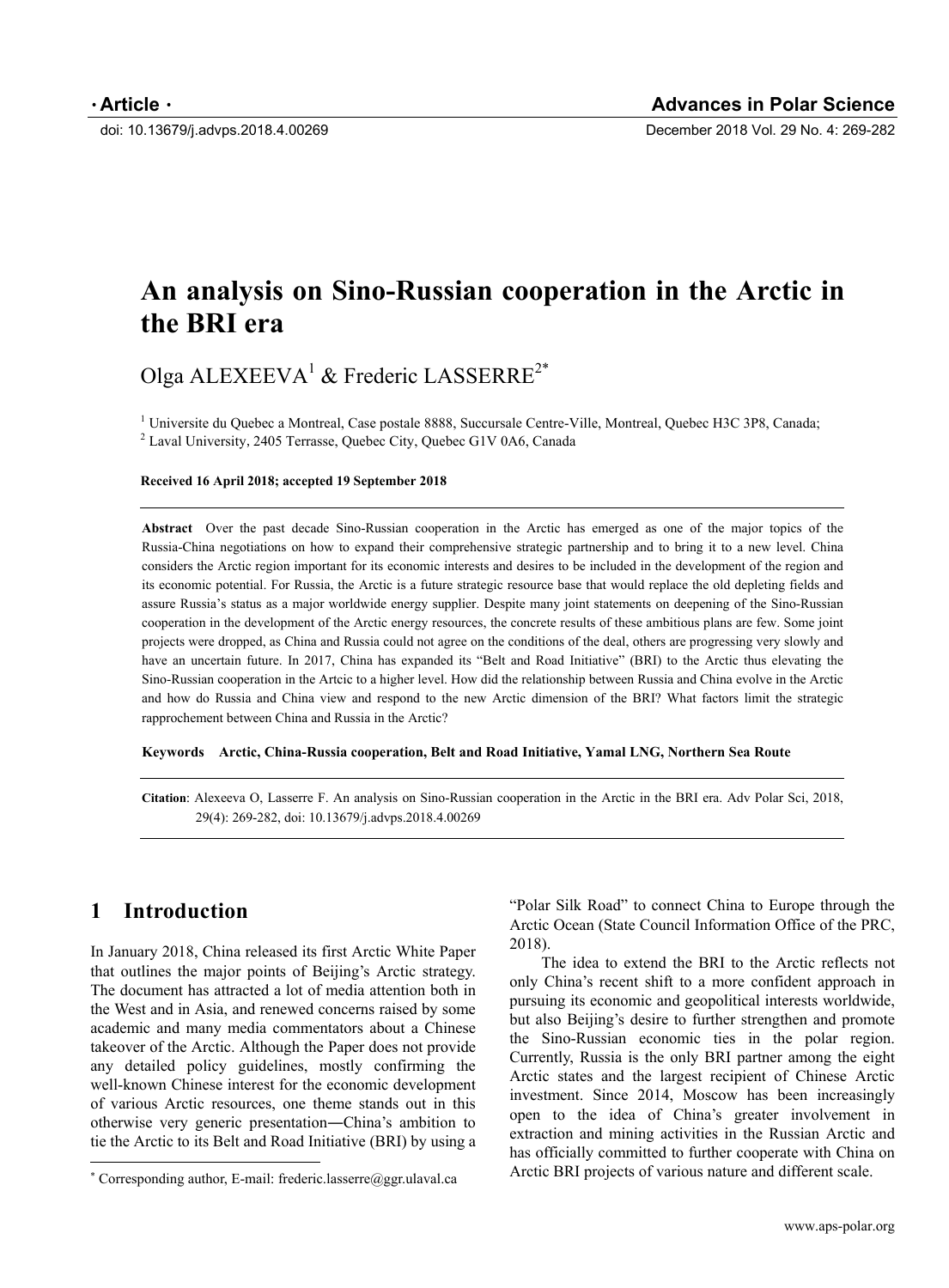At the same time, Beijing has showed a growing enthusiasm for the use of the Northern Sea Route (NSR) (Huang et al., 2015). The Chinese are not only actively testing the feasibility of the Arctic shipping routes by sending commercial ships along the NSR but are also working on the design and construction of ice-classed vessels, capable of operating in Arctic waters. These Chinese activities found energetic official support in Moscow which confirmed on several occasion its intention to develop the cooperation with China on the NSR, conveniently re-christened as "Ice Silk road" or "Silk Road on Ice" to fit the BRI's official vocabulary.

The emerging Sino-Russian cooperation in the Arctic and its economic and geopolitical potential has recently became the focus of some scholarly attention. The majority of Western scholars tends to analyse the Sino-Russian cooperation in the Arctic from Moscow's perspective by focusing on the Russian aims of pursuing the partnership towards China in the Arctic (Lanteigne, 2015; Røseth, 2014). In 2017, the Stockholm International Peace Research Institute (SIPRI) published a detailed and rather balanced report on the recent developments of the Sino-Russian economic cooperation in the Arctic. After examining the evolving interests and activities of China and Russia in the Arctic, the report concluded that the existing divergence in goals and approaches greatly undermines the future of Sino-Russian cooperation in the Arctic (Sørensen and Klimenko, 2017), apparently confirming views already exposed by Lee and Lukin (2016).

Russian experts, while noting that Russia and China have differing priorities in relation to the Arctic, emphasise the economic benefits of the joint development of the Arctic resources and shipping routes for both countries (Konyshev and Sergunin, 2012). Although acknowledging the potential strategic and military risks of the growing Chinese presence in the Arctic (Khramtchikhin, 2015) and the existing differences in Russian and Chinese interpretation of Arctic law and governance (Morozov, 2016; Zagorsky, 2016), most Russian scholars see the future of the Sino-Russian cooperation in the Arctic in a more optimistic light then their Western colleagues.

Chinese scholars also highlight the positive drivers for Sino-Russian cooperation in the Arctic (Wang et al., 2015; Song and Wang, 2014) and study the possibilities of connecting the Russian Arctic to the BRI project (Li et al., 2016; Lu, 2016). In the majority of the publications, China is described as "a natural partner" for Russia as it has the ability to supply technologies and investments to back up Moscow's endeavour to develop Arctic resources and shipping routes.

To identify the scope and scale of the Sino-Russian cooperation in the Arctic, we have assembled data from different Russian and Chinese sources in an attempt to quantify the Chinese participation in the development of the Russian Arctic since 2012 (Table 1). Governmental agencies in both Russia and China give very few details about the terms and conditions of the signed deals and their

official statistics are often at odds with each other, so most of the data is sourced from periodicals and academic publications. The comprehensive analysis of these sources revealed that Sino-Russian projects in the Arctic―their expense, scope, and anticipated value―are frequently misrepresented for many different motives, including geopolitical concerns. How do Russia and China view and respond to the new Arctic dimension of the BRI? What are the potential implications for further Chinese-Russian cooperation on the NSR in the Arctic? Is the ongoing Russia-China cooperation in the Arctic the result of short-term pragmatic choices for both parties, or is it the beginning of a nascent strategic partnership? Are there discrepancies in the views of each partner regarding their cooperation in the Arctic? This paper examines whether this recent boost in Sino-Russian relations in the Arctic is a pragmatic choice for both parties or whether it is borne out of political and strategic partnership.

This paper aims to contribute to the literature on the development of the China-Russia partnership in the Arctic by providing a comprehensive and up-to-date analysis of recent Sino-Russian cooperation in the Arctic, through a review of commercial negotiations and economic activities related to the exploration of the energy and shipping potential of the Russian Arctic, as well as an assessment of the current state of the cooperation between the two countries. A thorough review of the Russian scientific literature was notably used to document the cooperation between Russia and China in the Arctic and how it is perceived in Russian sources. This was analyzed in the frame of the constructivist approach of international relations and political geography, theories that emphasize that States may cooperate in the political and economic field, to the difference of the realist approach (Lasserre et al., 2016). The paper will first explore Russian objectives in the Arctic; then the first steps of the Russia-China cooperation in the region; and will then analyse the achievements of this cooperation.

# **2 Russian ambitions and Chinese interests in the Arctic**

Russia has many national interests in the Arctic. Geographically speaking, Russia is the largest of the five states bordering the Arctic Ocean and its northern shores encompass half of the total Arctic coastline. From the Soviet period, the Russian Arctic has inherited an important industrial base with various industries (mining, oil and gas, electric and nuclear power stations) and transport infrastructure (railroads, airfields, river and sea ports, and an Arctic fleet equipped with nuclear ice-breakers). The Russian Arctic zone has the largest endowment of natural resources with an anticipated 287 billion barrels of oil-equivalent (BBOE) in conventional oil and gas, as well as vast deposits of cobalt, copper, diamonds, gold, iron,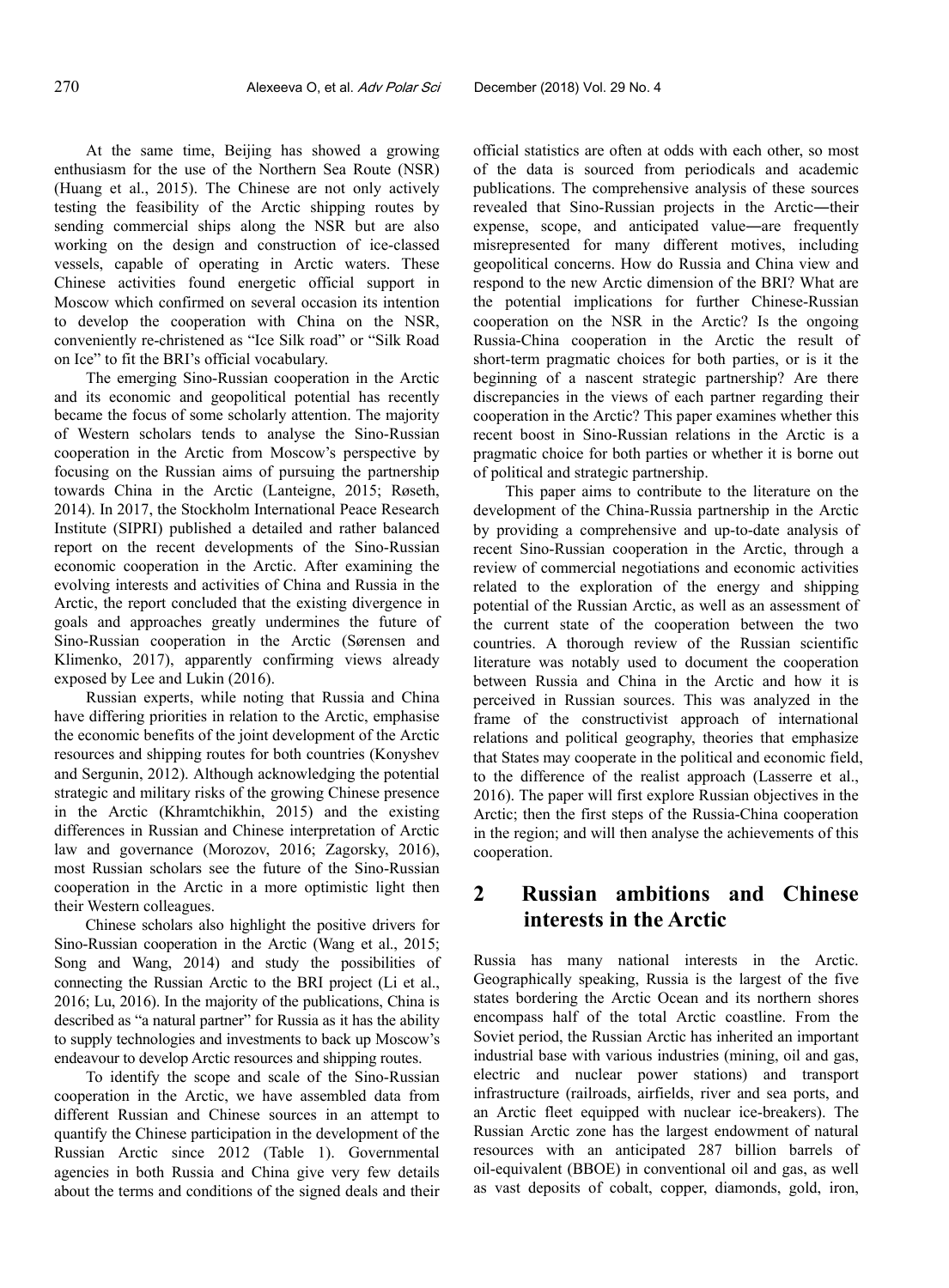nickel, platinum, high-value rare earth elements, titanium, vanadium and zirconium (Rosen and Thuringer, 2017).

Moscow fully acknowledges the potential of its Arctic areas and has adopted several official strategy papers which designate the Russian Arctic as "a strategic resource base for the Russian Federation in order to secure the socio-economic development of the country" (Russian Security Council 2009). Moscow's official Arctic policy has multiple facets, including energy and mineral extraction, opening and use of the shipping routes, military and security concerns, climate change and preservation of indigenous people's traditional economy and culture (Laruelle, 2014). The main emphasis, however, is on the development of natural resources, oil and gas in particular, which has led Moscow to repeatedly express a need for foreign investments and technology for its extraction sector. According to the Russian estimates, the Arctic zone of the Russian Federation contains approximately 12.5% of the Russia's total gas resources, and 5% to 9% of its liquid hydrocarbon resources. By 2050, the deposits in the Arctic shelf are expected to provide between 20% and 30% of Russia's total oil production, thus becoming the country's most important source for hydrocarbons (Labiuk, 2016). However, one should keep in mind that these are estimates of mostly undiscovered resources. Indeed, to access the hydrocarbon deposits in the Arctic and to transport gas and oil to the potential consumers, Russia needs to build new infrastructure and restore the already existing one, as well as to organize technologically challenging drilling activities. Facing high investment costs, Russia wanted to attract and encourage foreign investors, but at the same time tried to keep foreign interference away from the most strategically important projects. Although Russia was seemingly opening the door for foreign investment and participation, there was no transparent and consistent policy regulating this process and there were also frequent changes in the regulations (Hedlund, 2014), which partly explains the limited scale of foreign involvement in the development of the Russian Arctic.

Another major obstacle for the exploitation of the Arctic energy resources is the lack of modern infrastructure along the NSR. Although the NSR has been actively used since the Soviet era for domestic purposes, its transformation into an international shipping route open to the intense commercial ship traffic will require a substantial investment. Russia needs not only to modernize its old ports along the NSR, but also to construct supply stations, guarantee safe navigation and build up a larger ice-breaker fleet capable of operating along the whole length of the NSR. For instance, although Russia has 20 river and sea ports in the Arctic, only 4 of them are connected to the national railway network and can be used to effectively access and manage the commercial traffic on a greater scale (Veretennikov et al., 2016; Zershikova, 2015). The cost of realization of these ambitious plans is extremely high and many experts consider that the effective use of the NSR poses a number of important challenges, both from the economic and political point of view (Heininen et al., 2014).

Since 2008, Russia has also increased its military and strategic presence in the Arctic. Military installations have been rebuilt on several islands, naval exercises and regular patrols have been organized, and military equipment and doctrines have been upgraded. In 2013, Russia reactivated the old Arctic cold war era air base, "Temp", on Kotelny Island in the High North. Russia has built several new facilities and upgraded the airfield so it can receive Russian transport aircraft AN-26, AN-72, AN-74 and eventually IL-76, notwithstanding the bad weather conditions (Vertennikov et al., 2016). These developments are considered by some analysts as a clear sign of Russia's growing expansionism, while others view them as a way for Russia to assert its sovereignty and to protect its economic interests in the Russian part of the Arctic (Konyshev and Sergunin, 2014; Laruelle, 2014; Lasserre et al., 2012). Most Western media started to perceive Russian intentions in the Arctic as aggressive, when, in 2007, a team of Russian scientists descended to the ocean bottom of the North Pole and planted a Russian flag on the seabed. This action, seen as a symbolic claim of the North Pole as Russian territory, was widely criticized by Western media and sparkled a new debate on the Arctic security (Devyatkin, 2018). Indeed, Russian security concerns in the Arctic seem to be closely related to the debates on the issue of Arctic territorial delimitation and legal status of straits. These debates attracted a lot of media attention, but in reality, all coastal states have claims of various nature within the UNCLOS framework and none of them is involved in violent confrontation over disputed territories and rights.

Despite the existing geopolitical motives, Russia's attention in the Arctic appear to be mostly focused on the economic issues (Sørensen and Klimenko, 2017; Lee and Lukin, 2016). The development of the energy resources of the Russian Arctic and the opening of an ice-free shipping route between Europe and Asia have always been key objectives of Moscow's Arctic policy, as they are believed to play an important role in Russia's future economic development. But, in order to achieve these goals, Russia needs to solve a number of serious internal problems related to the degradation of Soviet-era infrastructure in the region, the overall weakness of the Russian economy, and the lack of funds and lack of technological capacity and know-how to extract oil and gas under the harsh Arctic conditions.

In contrast to Russia, China is a latecomer to the Arctic. Over the past thirty years, China has been increasingly active first in scientific research in the Arctic, then more recently in promoting its interests in the economic development and governing arrangements of the region. This is reflected in Chinese publications: China's scientific production significantly expanded over the past 30 years, with a significant expansion of papers on social and political issues since about 2005 (Alexeeva and Lasserre,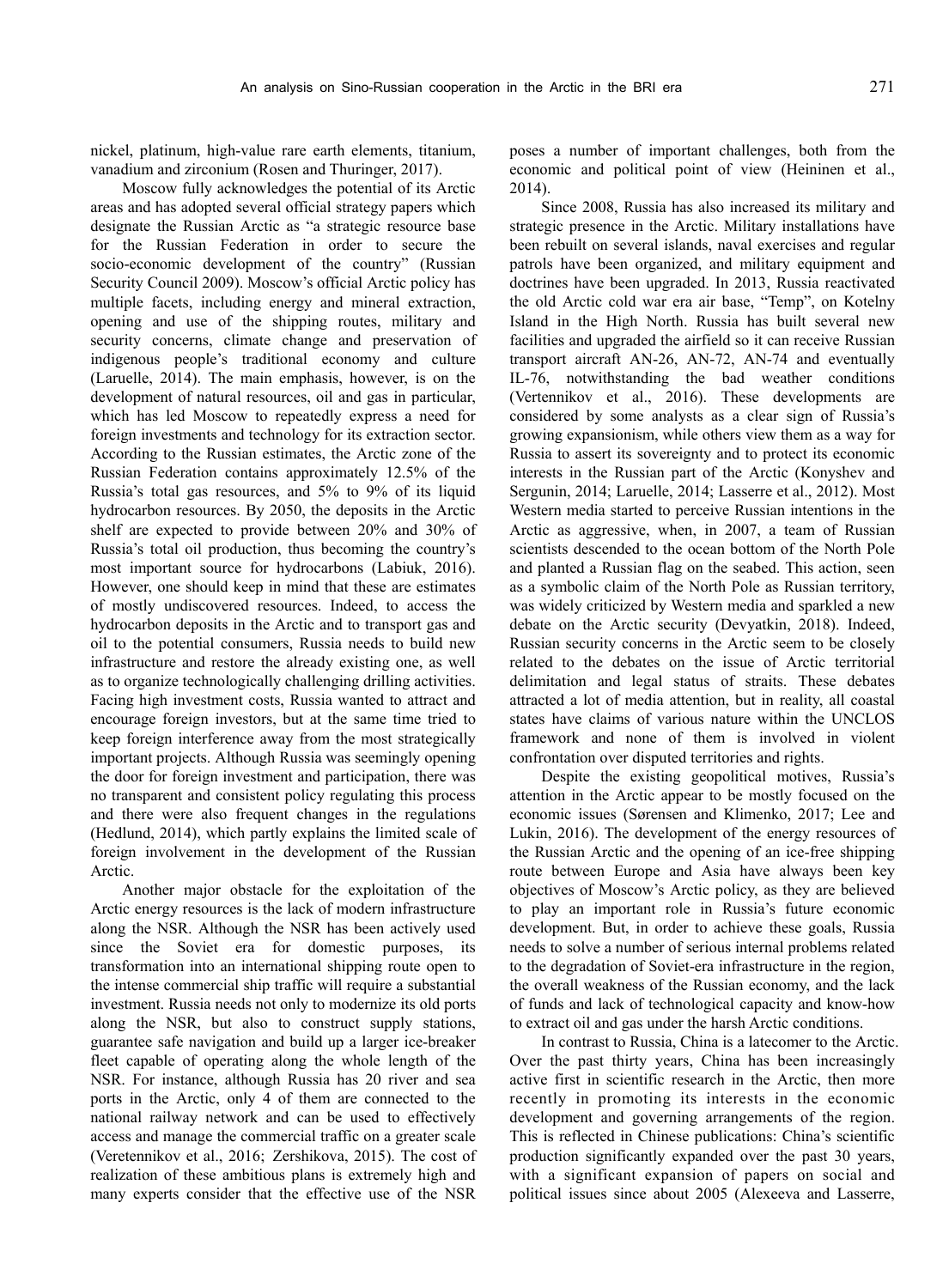2012; Lasserre et al., 2017), a point confirmed by Brady who talks about a significant leap in Arctic activity, not merely research, after 2005 (Brady, 2017). However, as a non-Arctic state, China had to tread carefully and emphasise the peaceful character of its Arctic diplomacy, while working on finding ways to strengthen its role and influence in the region. Since 1999, Beijing has launched nine Arctic expeditions by 2018; established its own research station in the Arctic in 2004, and realized many research projects in climatology, glaciology, oceanography and marine biology in partnership with several Arctic countries, including Russia. Thus, in 2016, Chinese and Russian scientists organized the first joint expedition in the Chukchi sea and worked together on research projects in marine biology, chemistry and oceanography (V.I.Il'ichev Pacific Oceanological Institute, 2016). As for economic and political interests, China's presence has been much more assertive since 2013, notably with China gaining observer status at the Arctic Council, and COSCO's (China Ocean Shipping Company) first comercial trial via the NSR.

Although China insisted on the purely scientific nature of its interest in the Arctic, Chinese activities in the region soon encompassed various economic partnerships with circumpolar states. While presented as a mere natural extension of China's research activities, these new economic developments rather reflected Beijing's raising concerns about securing energy supplies and exploring new shipping routes to sustain its growing economy. Using scientific diplomacy, Beijing successfully managed not only to legitimate its growing presence in the region but also to back up its desire to seek a greater role in Arctic governance (Sørensen and Klimenko, 2017). The newly established and self-proclaimed scientific expertise in polar research allowed Beijing to support its application for observer status at the Arctic Council, a request that was granted in May 2013 after China recognized the Arctic States' sovereign rights in the region.

In 2012, in an effort to further justify the expansion of its national interests in the polar region, China introduced into the scientific and political discourse a new term to describe its geographical position towards the Arctic―"a near-Arctic state". The term "near-Arctic state" seems to have been publicly used for the first time at the First Sino-Russian Arctic Cooperation Forum in Qingdao, China, organized in September 2012 (Yagia et al., 2015). Although geographically questionable, this term has been widely promoted by Chinese scholars and media. It is based on the arguments given by the director of Polar Strategic Studies Division at the Polar Research Institute of China, Zhang Xia, who stated in 2010, that China has a rightful claim to participate more actively in Arctic affairs because of geographical rationale and out of environmental concern. Zhang Xia gave three geographical reasons why China should look North: China is situated in the northern hemisphere; The Irtysh river, one of the major tributaries of the Ob river that flows into the Arctic ocean, has its origins

in the Altay mountains in Xinjiang, China; Cold atmospheric fronts from the Arctic ocean stop at the northern slope of the Taishan mountain in China. These circumstances push China to take a greater interest in the climatic and environmental changes in the Arctic, as they will have a profound effect on China, and directly relate to Chinese industry, agriculture and people's living (Kharlamp′eva, 2014). This argument led to the creation of other new concepts and terms, such as "Central Arctic state", "sub-Arctic country", "traditional Arctic states" and "Major Arctic stakeholder". Thus, the Chinese scholar Li Zhenfu has recently introduced a rather radical concept of the "Greater Arctic", an area which includes not only the 8 Arctic states but 45 other countries connected to the polar region by different economic and logistical ties (Li, 2016). However, this concept has been since disputed by other Chinese scholars and was never a part of the official Chinese statements.

So far, China is refraining from any territorial claims in the Arctic based on this self-description as some kind of new "periphery" Arctic state. On the contrary, Beijing has repeatedly stressed its respect for the sovereignty, sovereign rights and jurisdiction of Arctic countries. But by declaring itself "a near-Arctic state" in the various international conferences as well as in its recently (2018) published official Arctic White Paper, China increases the use of the term by the international media and academics, thus normalizing if not legalizing its existence and further use. This ultimately helps Beijing to assert further its right to play a greater role in the Arctic. The Chinese government's interest is driven both by economic views (economic opportunities for Chinese companies) and the strengthening of long-term political presence in the region (Brady, 2017; Huang et al., 2015).

In 2015, Beijing subtly changed the official rhetoric regarding China's interests in the Arctic. While still insisting on the importance of the environmental and climatic research, Beijing also named the development of multilevel and mutually beneficial economic cooperation with circumpolar states as one of its priorities in the Arctic. After emphasising its respect for the international rules and regulations, inherent rights of the Arctic states and the indigenous people, China has also argued that all non-Arctic states have a legal right to participate in exploration in the Arctic high seas and international sea-bed areas (Zhang, 2015). At the same time, with the growing development of the BRI under President Xi Jinping, Beijing made an official connection between the BRI and China's Arctic economic interests, later confirmed by the Chinese White paper on Arctic policy which outlined Chinese plans to use the NSR as the backbone of the BRI process in the Arctic (State Council Information Office of the PRC, 2018).

China and Russia are both interested in developing different economic projects in the Arctic and are increasingly active in promoting their national interests in the region. Although the Sino-Russian economic and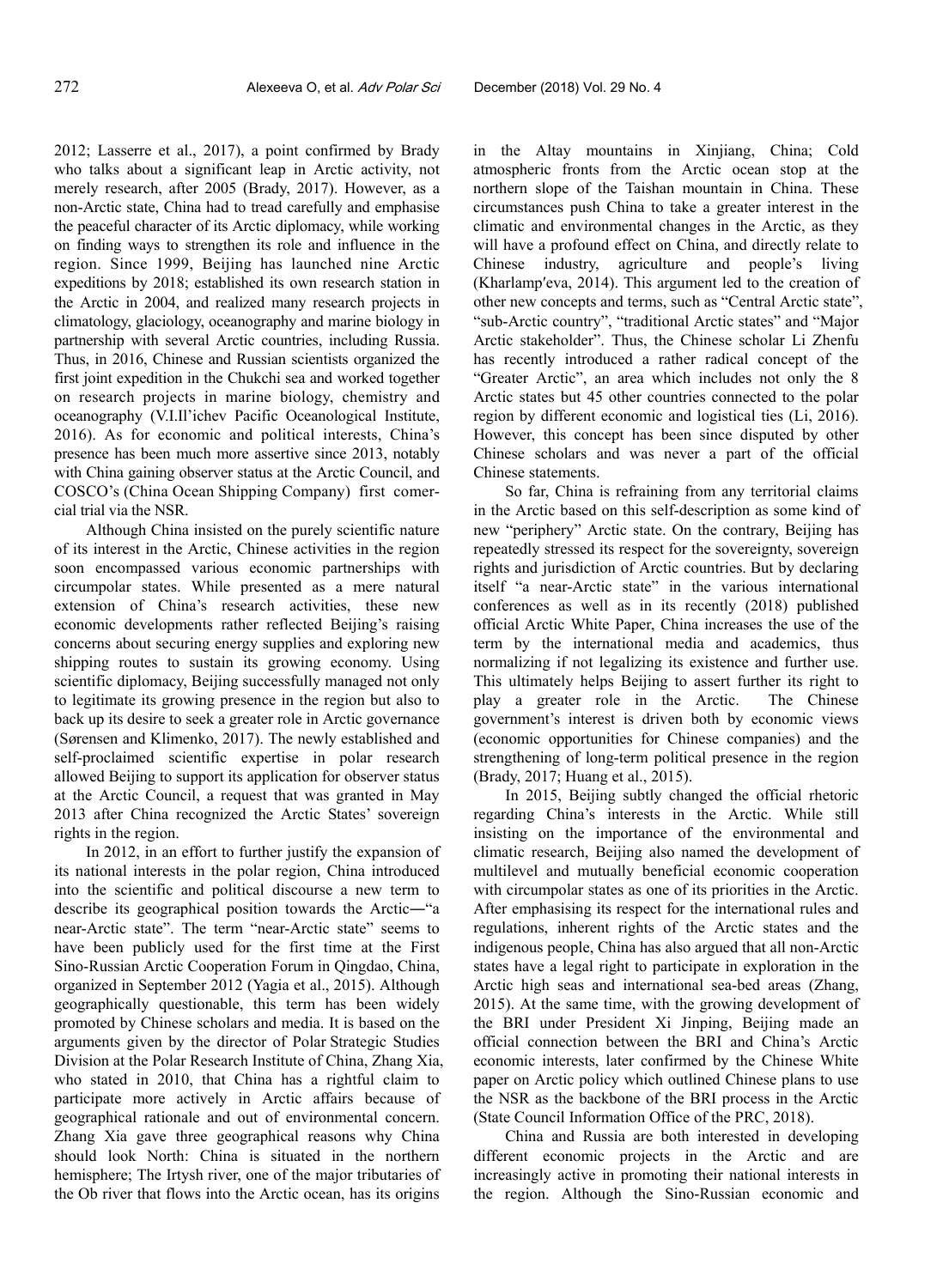geopolitical cooperation has intensified over the past two decades, the Arctic stayed mostly excluded from the dynamics of this bilateral cooperation. The Sino-Russian economic cooperation has been slowly gaining momentum since Vladimir Putin came to power and its major drive was the energy factor. Plans to build oil and gas pipelines from Siberia and the Russian Far East to China have been in process for over a decade, but the two sides failed to reach an agreement till 2008. The economic crisis, the growing dependence of Russian economy on energy exports, and rapidly changing international context have intensified Russia's "pivot to the East" and have greatly increased China's overall importance for Russia, both diplomatically and economically. As a result, several mega contracts have been signed and projects finalized, such as the completion of the East Siberia―Pacific Ocean oil pipeline. The agreement on the gas pipeline "Power of Siberia" was reached in 2014, and it will be completed in 2019 or 2020. Cooperation has also intensified in other areas. For example, in 2013 the Chinese built a whole residential district in Saint-Petersburg, "Baltic Pearl", and they participate in several other infrastructure projects in different parts of Russia.

#### **3 Sino-Russian partnership in the Arctic**

At first glance, the close Sino-Russian cooperation on developing energy resources and sea routes in the Russian Arctic seems to have a great potential. The availability of energy resources and minerals in Russia, the growing consumer market of China and Beijing's need to secure and diversify its energy supply, as well as the lengthy land border seem to be natural conditions driving both countries to find ways to complement each other and build mutually beneficial collaboration. The idea that there is a natural economic complementarity between China and Russia has been promoted by Beijing since the late 1990s in an attempt to support China's view that a bilateral commercial relationship based on energy and natural resources was bound to emerge and to flourish (Wang, 2013; Diao and Liu, 2009).

Moscow didn't see the potential of the Sino-Russian sustainable rapprochement in the same light. For many years, the economic benefits of the closer commercial cooperation between Russia and China were seen by the Kremlin as ambiguous at best, often overshadowed by the issues of inter-dependency, reliance and security. The intensification of Russia-China economic cooperation gained momentum with Putin's shift in Russian external policy whose main aim became the quest for a counter balance to the dominant economic ties with Europe and the United States (Sørensen and Klimenko, 2017; Lee and Lukin, 2016; Morozov, 2016). As part of this process, Russia decided to integrate China, considered as the main future consumer of Russian energy resources in the East, in Moscow's plans for the development of the economy, energy industry and infrastructure in the Arctic. Nevertheless, in practical terms, the Sino-Russian cooperation in the Arctic was slow to develop and until recently, China and Russia had different views on how exactly they could cooperate with each other in the polar zone and what their respective roles could be in the use and exploration of the resources and shipping routes of the Russian Arctic. The actual convergence of their interests is, in fact, a recent phenomenon accentuated by the increasingly troubled relationship between Russia and the Western countries.

Although the Sino-Russian strategic rapprochement has been slowly gaing momentum for over a decade, in 2014, the prospects of the deepening and broadening of the economic and political partnership between Moscow and Beijing suddenly became more encouraging. Russia's increasing turn to the East started in late 2000, partly in an effort to reduce Russian dependence on energy exports to Europe and take advantage of growing demand in Asia in general and China in particular. The Ukrainian crisis and rapid deterioration of Russia's relations with the United States and the European Union have reinforced this strategic turn (Wishnick, 2017). On one hand, the fall in oil prices put pressure on the Russian economy, which made it more difficult for Moscow to finance new energy and infrastructure projects, especially in the Arctic where exploration needs a long-term substantial investment and has no immediate returns. Thus, Gazprom had to abandon the shelf development of the Shtokman field, located in the Barents Sea, following the major changes in the global gas markets and the collapse of the joint venture with Total and Statoil (Staalesen, 2017b). On the other hand, the Ukrainian crisis, followed by Western sanctions, limited Russia's access to Western capital and technology, notably for deep-sea drilling on the Arctic continental shelf and forced major Russian oil and gas companies, Rosneft and Gazprom, to temporarily halt their offshore expansion in the Arctic zone. In the light of these developments, Moscow decided to search for partners elsewhere, particularly in Asia (Lukin, 2018; Ufimtsev, 2017; Lee and Lukin, 2016; Marangé, 2015; Røseth, 2014). Chinese companies and banks were thus invited not only to invest in several Arctic projects but also to export Chinese technology to Russia in order to explore the shelf of the Kara and Barents seas and jointly develop the NSR infrastructure. Russian official declarations have also confirmed that there is a real shift in Moscow's perception of how extensive China's involvement in the Russian Arctic could be in the future (Kravchuk, 2016).

By contrast, China has adopted a very cautious attitude towards Russia's "pivot to the East". The analysis of the public discourse of Xi Jinping in 2014–2015 reflects this attitude. While giving a broad summary on initiatives and priorities relating to China's foreign and defense policy, the Chinese President rarely mentioned Russia specifically or spoke about Sino-Russian partnership outside of the mutual cooperation within BRIC (Brazil, Russia, India and China) and other international organizations (Gabuev, 2015). Being aware of Moscow's previous long hesitations about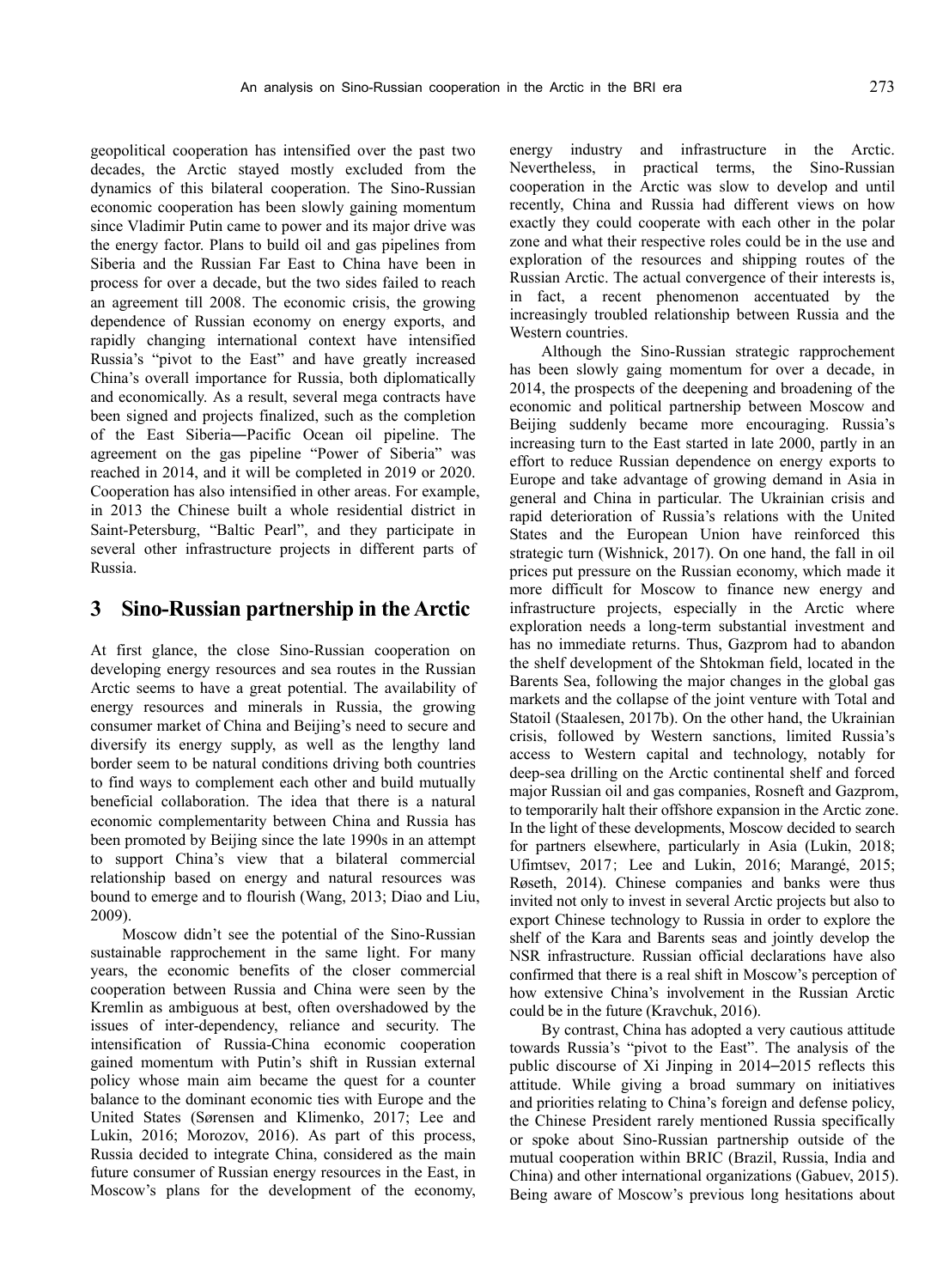China's greater participation in the economic development of the Russian Arctic, Beijing had its own doubts on the prospects of a stronger and enduring Sino-Russian partnership in the Arctic.

Despite these initial uncertainties, Russia's "pivot to the East" resulted in the apparent increase of the Sino-Russian technological and commercial cooperation in the oil and gas sectors in the Arctic (Table 1). The official Russian and Chinese media have reported on many occasions that Chinese and Russian companies are discussing promising new deals, signing memorandums and agreements that would take the Sino-Russian cooperation to a new level. However, it soon became clear that moving beyond political declarations is very difficult. Many announced "deals of the century" on gas and oil delivery as well as on the development of the offshore Arctic projects remained on paper owing to disagreements over price and management. For example, Russia failed to sell a share of the Vankorneft to Chinese companies or to persuade them to participate in Rosneft privatization, although both deals were discussed on the highest level and agreed on paper.

The acquisition of 10% of the shares in Rosneft's subsidiary Vankorneft by China National Petroleum

Corporation (CNPC) was announced in November 2014, when the USA and EU introduced sanctions against Russia which included a ban on the supply of equipment for the development of shelf and shale oil and gas, as well as financial restrictions on loan funds for the major Russian banks and corporations. Vankorneft operates the Vankor field, a major Russian deposit discovered in 1988 in Eastern Siberia, whose recoverable reserves are estimated at 361  $\times$ 106 t of oil and gas condensate and 138 billion  $m<sup>3</sup>$  of gas (Overland and Kubayeva, 2017). Although the deal was signed in presence of Vladimir Putin and Xi Jinping, it never went through and after long unsuccessful negotiations with Chinese partners, the state-owned Rosneft has ceded the intended Chinese shares to India's Oil and Natural Gas Corporation Limited (ONGC). Apparently, CNPC failed to offer a fair price for the asset and asked for other conditions that Rosneft was not prepared to accept. CNPC wanted to have more seats on the Board of Directors of Vankorneft and actively participate in the drilling and extraction activities in the field, while Rosneft intended to retain the full control of infrastructure of the Vankor cluster and was expecting CNPC to be only a silent partner (Nikolaev, 2017).

| Year | Sector                | Project description                                                                                                                                                                                                                                                                                             | Chinese entity                                                                            | Russian entity                                     | <b>Status</b>                                |
|------|-----------------------|-----------------------------------------------------------------------------------------------------------------------------------------------------------------------------------------------------------------------------------------------------------------------------------------------------------------|-------------------------------------------------------------------------------------------|----------------------------------------------------|----------------------------------------------|
| 2012 | Transport             | A memorandum on the construction of the new China Civil<br>sections and for the modernization of the Engineering<br>Belkomur railroad which will link Arkhangelsk Construction<br>with mining and industrial areas in the South Corporation<br>Urals                                                            | (CCECC)                                                                                   | Belkomur,<br>Arkhangelsk<br>Oblast                 | Cancelled                                    |
| 2013 | Energy                | China bought 20% of the Yamal LNG project<br>(US\$4 bn)                                                                                                                                                                                                                                                         | China National<br>Petroleum<br>Company (CNPC)                                             | Novatek                                            | Finalised                                    |
| 2013 | Natural<br>ressources | China paid US\$2 bn in convertible bonds for a Chendong<br>12.5% stake in <i>Uralkali</i> , one of world largest Investment<br>potash producers                                                                                                                                                                 | Corporation                                                                               | Uralkali PJSC                                      | China delisted its<br>shares in 2015         |
| 2013 | Natural<br>ressources | Agreement for the establishment of a joint venture<br>to develop the polymetallic "Ozernoe" deposit in<br>the Republic of Buryatia and in the construction of<br>the Ozerny Mining & Processing Plant. Under the<br>terms of the agreement, NFC will acquire 50%<br>share in the "Ozernoe" Project (US\$1.5 bn) | Nonferrous Metal<br>Industry, Foreign<br>Engineering and<br>Construction Co.<br>Ltd (NFC) | Siberian<br>East<br>Metals<br>Corporation<br>(MBC) | Cancelled                                    |
| 2013 | Energy                | Russia offered China purchase of shares in<br>Taas-Yuryakh Neftegazozdobycha which is<br>responsible for managing the<br>Srednebotu-<br>binskoye oil field (East Siberia)                                                                                                                                       | China National<br>Petroleum<br>Company (CNPC)                                             | Rosneft                                            | Cancelled (shares sold<br>to Indian company) |
| 2014 | Technology            | A US\$ 1.6 bn deal to build equipment (36 core China National<br>kit modules) for the Yamal LNG project, which Offshore Oil<br>represents China's first foray into the export of Corporation<br>gas liquefaction equipment                                                                                      | (CNOOC)                                                                                   | Yamal LNG                                          | Finalized                                    |
| 2014 | Energy                | China has signed a framework agreement<br>envisaging the purchase of a 10% share stake in<br>Vankorneft which operates the giant Vankor oil<br>field in Krasnoyarsk krai                                                                                                                                        | China National<br>Petroleum<br>Company (CNPC)                                             | Rosneft                                            | Cancelled (shares sold<br>to Indian company) |
| 2015 | Natural<br>resources  | China purchased a $10\%$ stake in the largest<br>integrated<br>Russian<br>gas<br>processing<br>and<br>petrochemicals company (valued at US\$1.3 bn)                                                                                                                                                             | China Petroleum<br>& Chemical<br>Corporation<br>(Sinopec)                                 | Sibir-Ural<br>(SIBUR)                              | Finalized                                    |

**Table 1** Sino-Russian projects in the Arctic, 2012–2017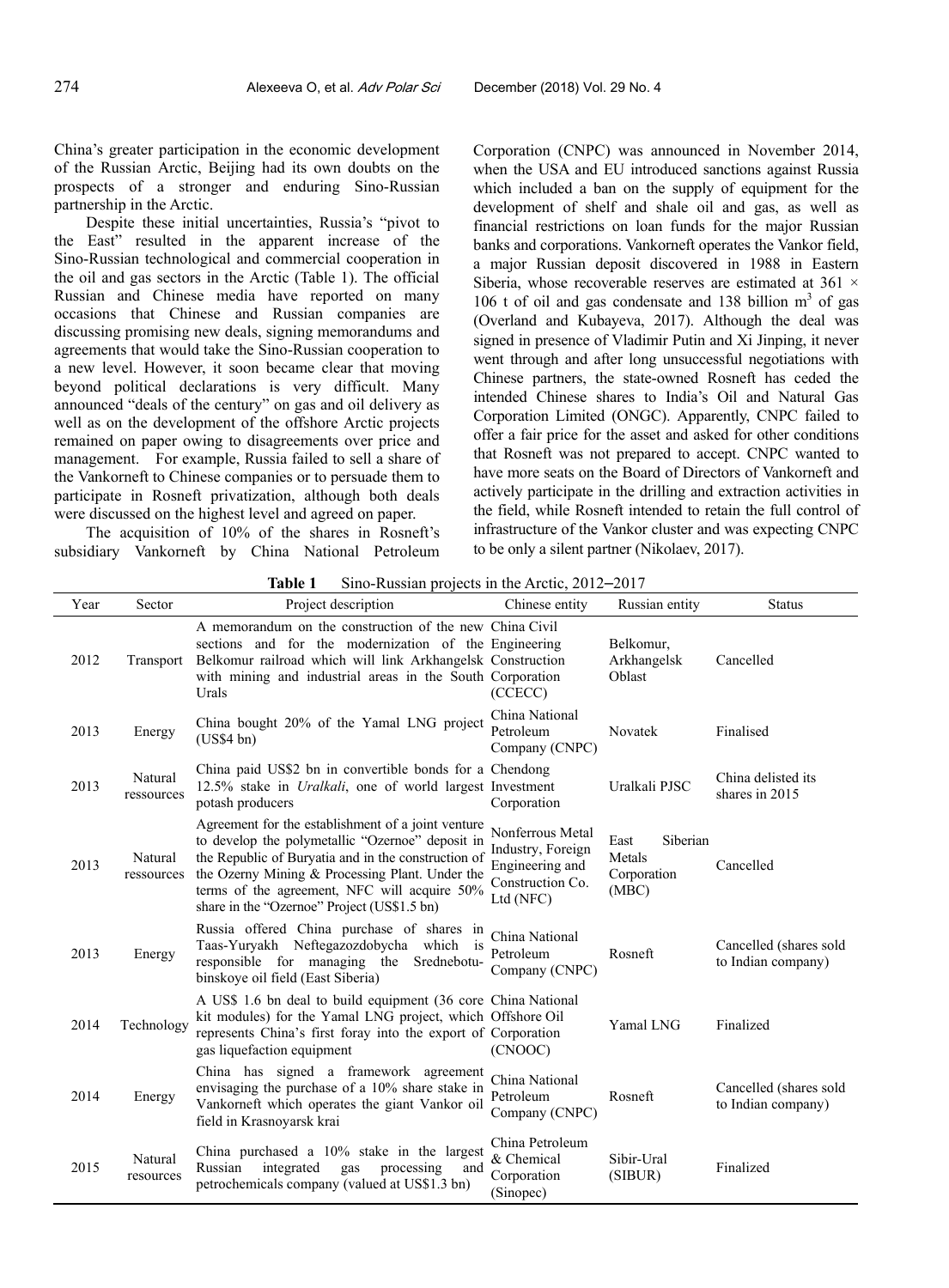|                                                                                                                                   |                      |                                                                                                                                                                                                                                                 |                                                     |                                    | Continued                             |  |
|-----------------------------------------------------------------------------------------------------------------------------------|----------------------|-------------------------------------------------------------------------------------------------------------------------------------------------------------------------------------------------------------------------------------------------|-----------------------------------------------------|------------------------------------|---------------------------------------|--|
| Year                                                                                                                              | Sector               | Project description                                                                                                                                                                                                                             | Chinese entity                                      | Russian entity                     | <b>Status</b>                         |  |
| 2015                                                                                                                              | Energy               | An agreement on bilateral collaboration in China Petroleum<br>exploiting Russian East Siberian oil fields of & Chemical<br>Russkoye and Yurubchenko-Tokhomskoye (49% Corporation<br>of shares were envisaged for the Chinese partner) (Sinopec) |                                                     | Rosneft                            | Cancelled                             |  |
| 2015                                                                                                                              | Transport            | Another agreement on the modernization of the<br>Belkomur railroad (estimated investment of US\$ Poly Group<br>$5.5 \text{ bn}$                                                                                                                 |                                                     | Belkomur,<br>Arkhangelsk<br>oblast | Signed but no concrete<br>results yet |  |
| 2015                                                                                                                              | Technology           | A contract for the manufacture of one of the four<br>main drilling rigs of the Yamal LNG                                                                                                                                                        | Honghua Group                                       | Novatek                            | Finalized                             |  |
| 2016                                                                                                                              | Finance              | Chinese banks agreed to provide 15-year loans of Bank of China,<br>US\$10.6 bn and 9.8 bn RENMINBI (US\$1.5 bn)<br>respectively to finance Yamal LNG project                                                                                    | Export-Import<br>China<br>Development<br>Bank (CDB) | Novatek                            | Finalized                             |  |
| 2016                                                                                                                              | Natural<br>resources | China bought an additional 10% stake in SIBUR<br>with an opportunity to nominate a representative<br>to the company's board of directors                                                                                                        | Silk Road Fund,<br>Sinopec                          | <b>SIBUR</b>                       | Finalized                             |  |
| 2016                                                                                                                              | Energy               | China agreed to invest in the construction of a<br>LNG plant (Arktika LNG-2), Salmanovsky<br>(Utrenny) oil and gas condensate field located in<br>the Northern part of the Gidansky Peninsula                                                   | China National<br>Petroleum<br>Company (CNPC)       | Novatek                            | Cancelled by Russian<br>government    |  |
| 2016                                                                                                                              | Energy               | China acquired 9.9% of the Yamal LNG project,<br>bringing the Chinese government's indirect Silk Road Fund<br>ownership to nearly a third of shares                                                                                             |                                                     | Novatek                            | Finalized                             |  |
| 2016                                                                                                                              | Energy               | China purchased a 20% stake in Verkhnechon-<br>skneftegaz, US\$1.1 bn)                                                                                                                                                                          | Beijing Gas Group Rosneft                           |                                    | Finalized                             |  |
| 2016                                                                                                                              | Technology           | A contract for seismic mapping in the license<br>areas controlled by Rosneft in the Barents Sea                                                                                                                                                 | China Oilfield<br>Services Ltd<br>(COSL)            | Rosneft                            | Finalized                             |  |
| 2017                                                                                                                              | Natural              | An agreement for a 15% acquisition in the<br>biggest Russian gold company (US\$1.4 bn), Fosun<br>ressources which is developing large deposit in Magadan International<br>oblast, Krasnoyarsk krai and Sakha Republic                           |                                                     | Polyus                             | Cancelled                             |  |
| 2017                                                                                                                              | Technology           | China won a tender and provided a deep-water<br>drilling rig Nanhai-8 for drilling assignments in<br>the Leningradskoye field located west of the<br>Yamal Peninsula in the Kara Sea                                                            | China Oilfield<br>Services Limited<br>(COSL)        | Gazprom Neft                       | Finalized                             |  |
| 2017                                                                                                                              | Energy               | China purchased a 14.6% stake in Russian state<br>oil giant Rosneft (US\$ 9.1 bn)                                                                                                                                                               | China Energy<br>Company Limited Rosneft<br>(CEFC)   |                                    | Suspended by Chinese<br>government    |  |
| 2017                                                                                                                              | Shipping             | A joint venture between Teekay LNG and China<br>LNG Shipping (US\$1.6 bn) to finance the<br>construction of six Arc7 liquefied natural gas<br>carrier new buildings at Daewoo Shipbuilding &<br>Marine Engineering Co., Ltd. in South Korea     | China LNG<br>Shipping (CLNG)                        | Yamal LNG                          | Signed but no concrete<br>results yet |  |
| 2017                                                                                                                              | Shipping             | An agreement of intent on the construction of a COSCO, China<br>new deep-water port on the Northern Dvina Marine Fuel<br>River, 55 km north of Arkhangelsk                                                                                      | Poly Group,<br>Service<br>Corporation               | Arkhangelsk<br>government          | Signed but no concrete<br>results yet |  |
| Sources: Overland and Kubayeva, 2017; Rosen and Thuringer, 2017; Staalesen, 2017a; Ufimtcev, 2017; Labiuk, 2016; Li et al., 2016; |                      |                                                                                                                                                                                                                                                 |                                                     |                                    |                                       |  |

Morozov, 2016. Note: bn=billion.

As Table 1 shows, despite many bilateral agreements signed during high-level meetings and the official commitment to work together on Arctic projects, the

cooperation between China and Russia in the Arctic is highly dynamic, with new deals regularly being formed and old ones being cancelled, changed or suspended. This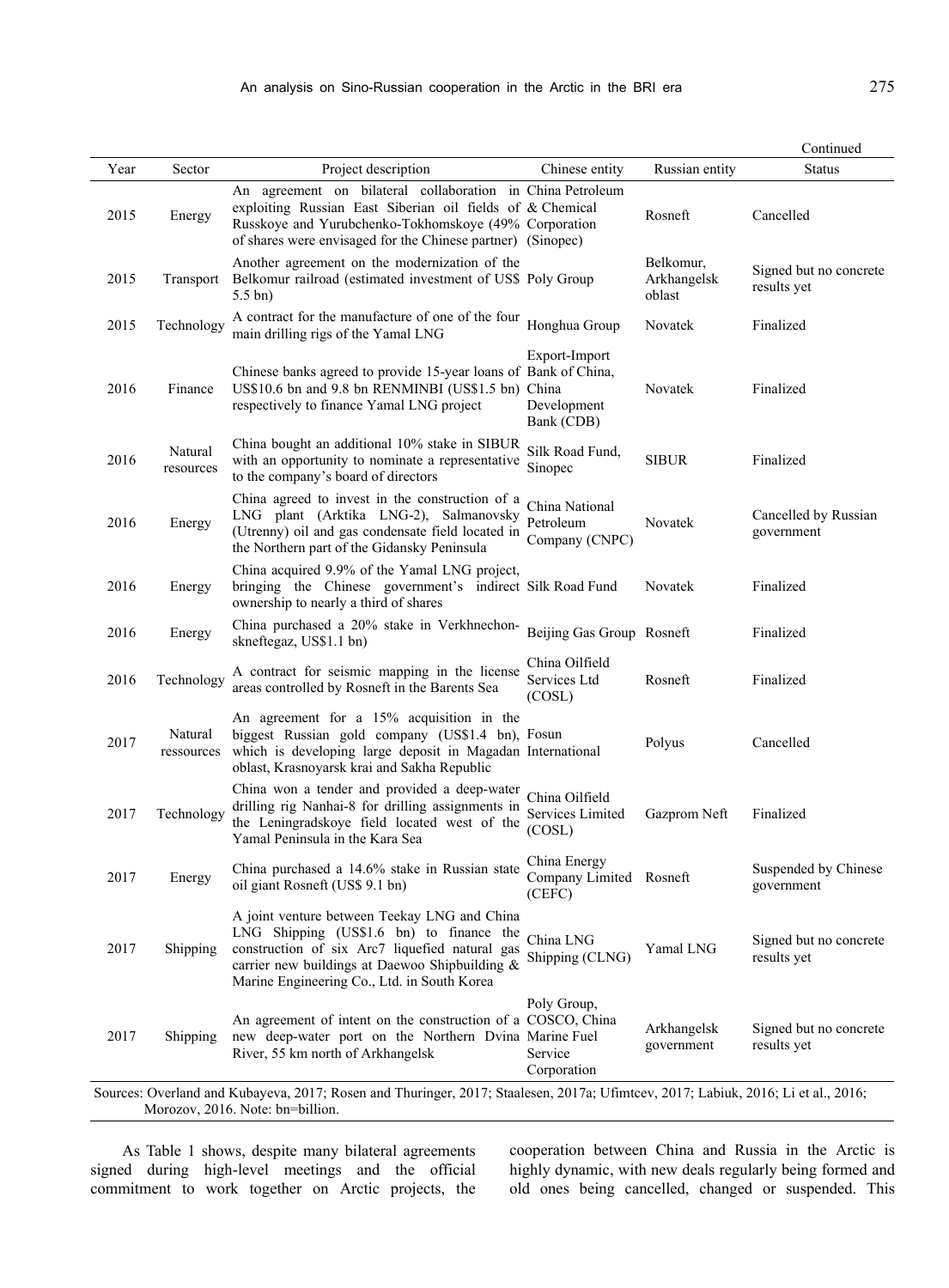dynamic is determined by many factors. On one hand, although Russians are now more open to a greater Chinese involvement in economic projects in the Arctic, the Chinese are prepared to participate in these projects only at a reasonable price and have proved to be difficult and intractable as partners. Many deals have been cancelled or suspended because Russians and Chinese did not have the same understanding on the value of deals and were reluctant to make mutual concessions (Table 1). In June 2018, yet another big Sino-Russian project was put on ice, namely the idea of building a high-speed railway between China and Germany via Russia and Kazakhstan (project "Eurasia") (Marinin, 2018),

On the other hand, the Chinese are reluctant to invest in very expensive and risky projects, unless they can secure a role in the management and have a voice and voting rights. The Chinese government is less willing to sink capital into projects where Chinese companies have no possibility to be associated with actual engineering, design and drilling activities in the Arctic. The Chinese government is interested in becoming a partner in resource activity from start to finish and thus build its own technological expertise of operating in the Arctic and its industrial capabilities to ensure a cost-efficient extraction of oil and gas on the Arctic shelf. However, Russian companies, who mostly relied on Western drilling equipment and technology for the exploration and development of Arctic gas and oil, also aspire to catch up and eliminate the technology gap and are reluctant to share their experience and know-how with Chinese companies (Sorensen and Klimenko, 2017; Lukin, 2016).

## **4 China's Belt and Road Initiative in the Russian Arctic**

As a way of trying to overcome these difficulties, Xi Jinping and Vladimir Putin have recently agreed on integrating the development of the Russian Arctic to China's Belt and Road Initiative . The BRI is the development strategy proposed by the Chinese government since 2013 that focuses on connectivity and cooperation between Eurasian countries; initially it did not include the Arctic. Although the possibility to expand the BRI into the Arctic has been mentioned several times during high-level Sino-Russian meetings, official statements on the matter remained vague and dismissive. Chinese and Russians were both very cautious while discussing the potential benefits and implications of this idea for their strategic partnership. Since 2013, while promoting the BRI, Beijing has stressed the importance of this project for the Asian states and their national development, and the inclusion of the Arctic into the initiative would outline further the global character of the BRI. This inclusion provoked a new wave of media predictions about China's expansion in the Arctic and imperial ambitions worldwide (Global Times, 2018; Haenle,

2018; Huang et al., 2018;). China's decision to officially link its Arctic ambitions to the BRI, despite these reservations, reflects China's new confidence in pursuing its national interests inaugurated by Xi Jinping which gradually led Beijing to adopt a more risk-taking approach in its diplomacy. Xi Jinping has introduced several new doctrines into the Chinese political discourse that became central themes in the Chinese Communist Party's slogans, and the "Three Confidences" doctrine is one of them. It refers to "confidence in our chosen socialist path, confidence in our political system, and confidence in our guiding theories" (Xu and Tan, 2015). In Moscow, the BRI was initially perceived not as an opportunity, but as a challenge, as an attempt to threaten Russian interests and influence in Central Asia (Gabuev, 2016). Russia was very reluctant to embrace the Chinese idea of Eurasian integration under Beijing's leadership, so the decision to officially link the Russian Arctic to the Chinese global infrastructure initiative marks an important change in Moscow's perception of the BRI and of the necessity to deepen Sino-Russian cooperation in the Arctic.

While presenting the potential of the Sino-Russian cooperation in the Arctic within the BRI, China and Russia are both placing the emphasis on opening trade routes and exploiting natural resources. The Yamal LNG megaproject is often cited as a perfect example of successful Sino-Russian collaboration in the development of the Arctic. Yamal LNG is a liquefied natural gas plant located in the northeastern part of the Yamal peninsula in the northwestern Siberia. The plant will be supplied from the Yuzhno-Tambeyskoe natural gas field which has a production potential of 27 billion  $m<sup>3</sup>$  of natural gas per annum (Bros and Mitrova, 2016). In December 2017, Vladimir Putin launched the loading of the first gas tanker at the Yamal LNG plant officially starting LNG exports from Yamal (Putin, 2017). The successful implementation and profitable functioning of the project heavily depended on the construction and development of important infrastructure in the Russian Arctic, including the Sabetta seaport and airport, roads and railways, fuel storages, an icebreaker and a LNG tanker fleet, vessel traffic management systems, navigation support aids and marine service buildings (Negreeva and Abarkina, 2016). Although the discussions about Yamal LNG started in the early 2000s, the project took a long time to gain momentum, because of its technological challenges and high realization cost estimated at USD 27 billion. To overcome these difficulties, the main owner, Novatek, brought the French company Total into the project in 2011, while China's CNPC joined the consortium two years later by purchasing a 20% share in Yamal LNG (Overland and Kubayeva, 2017).

Novatek was planning to raise more capital by borrowing from the US and EU banks but after the introduction of the Western sanctions Russia had to turn to Chinese banks instead. Although negotiations with the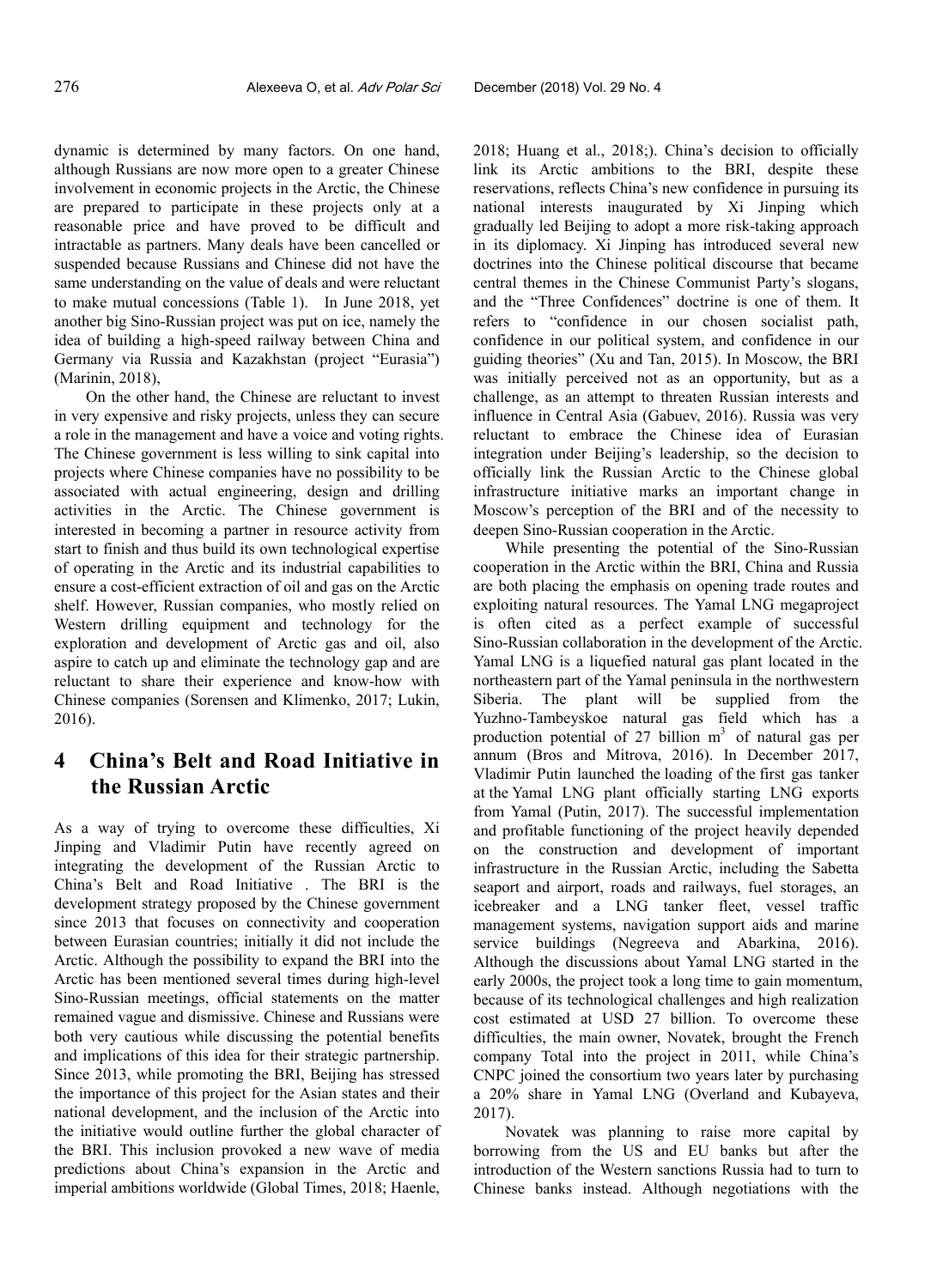Export-Import Bank of China and the China Development Bank started in 2014, the agreement on two 15-year loans worth USD 12 billion was reached only in 2016, when the Russian government agreed to bring additional financial support into the project. Indeed, the Russia National Wealth Fund provided USD 2.6 billion and two Russian banks, Sberbank and Gazprombank, will provide a 15-year credit line facility for a total amount of USD 4.4 billion, thus somewhat reducing the financial risks (Filimonova and Krivokhizh, 2018).

In addition, the Chinese Silk Road Fund has purchased a 9.9% share of Yamal LNG thus changing the shareholder structure. Although Novatek has retained a majority stake with 50.1%, China has become the second-most important stakeholder with 29.9% share, thus outlining the Sino-Russian dimension of the project and reducing the influence of Total within the project (Bros and Mitrova, 2016). Chinese companies were also invited to participate in manufacturing of the key drilling equipment, which allowed Russia to overcome technological and industrial challenges that Novatek and by extension Yamal LNG faced as a result of Western sanctions. Thus, China Offshore Engineering Company have manufactured 36 core modules for liquefying the gas, while CNPC Offshore Engineering Company got the contract for designing and producing 20 engineering packages, including the pipe rack from the LNG plant to the docks and ships (China Internet Information Center, 2017; CNPC, 2016). It was the very first time that a key LNG work package was ever built in China. Other Chinese companies are supplying materials and overseeing project production and processing. Penglai Jutal Offshore Engineering Heavy Industries will manufacture pipe rack modules for 3 LNG trains, while BOMESC offshore Engineering Company Limited will fabricate modules for 10 auxiliary systems and 11 production lines of Yamal LNG (Li et al., 2016). In practical terms, China's participation in Yamal LNG has grown exponentially and within only a few years, it became essential to the project's successful realization and efficient functioning. This situation was, however, presented differently in Russia and in China.

For Russians, Yamal LNG is a national flagship project with both economic and political dimensions which has important implications not only for Moscow's foreign policy but also for domestic strategy. When talking about the Yamal's objectives, Vladimir Putin always emphasises the benefits that this project will bring to the economically depressed regions of the Russian Arctic in terms of new jobs opportunities, industrial and urban development and technological modernization (Putin, 2017). The project is also meant to confirm Russia's "pivot to the East" as the Yamal's liquefied natural gas will be mostly shipped to Asian markets via the NSR, thus underlining once again the strategic importance of the NSR and Russia's intention to actively develop navigation along this route. But essentially, Yamal LNG is perceived and presented as an exclusively Russian project that will help "secure Russia's future, and the future of its economy" (President of Russia, 2017).

The Chinese, on the contrary, stress their own contribution to the project and present Yamal LNG as an example of the successful Chinese strategy in the Arctic and as one of the essential pieces of China's global infrastructure strategy, the Belt and Road Initiative (CCTV, 2017; People's Daily, 2017; Xinhua, 2017). According to some Chinese scholars, the active participation of Chinese companies in the project clearly demonstrates that China is able to compete with international companies not only in designing and manufacturing sophisticated drilling equipment and offshore drilling rigs but also in implementing and managing large-scale projects in the Arctic (Li et al., 2016; Weidacher Hsiung, 2016). Yamal LNG becomes therefore a showcase for China's skills and competence in the development of the Arctic resources that, in turn, will strengthen the Chinese presence in the region. It also provides Beijing with an opportunity to further promote the BRI and the advertised benefits of its extension to the Arctic while at the same time emphasizing China's role in global affairs.

Sino-Russian cooperation in the realization of energy projects in the Arctic was accompanied by the development of commercial traffic along the NSR and by the growing Russian and Chinese enthusiasm about the use of this shipping route which connects Asian and European markets by significantly cutting the distance between Western Europe and China. China's interest in the use of the NSR is not new, as the first Chinese cargo vessel, the multipurpose vessel *Yongsheng* operated by COSCO successfully navigated the NSR as early as 2013. Since then, the number of cargo vessels under the Chinese flag applying for navigation in the water area of the NSR has kept growing (Table 2) from 8 in 2013, 1 in 2015, 11 in 2016 to 15 in 2017. Since the opening of the NSR for foreign vessels, China has shipped via the NSR nearly 1 million tons of cargo and according to the Chinese projections, by 2020, 1% of Chinese total freight could transit by this sea route, although how many tons it actually represents remain unknown (Erokhin, 2018).

Indeed, between 2011 and 2016, the cargo volume transported along the NSR increased from 1.96 to  $7.27 \times 10^6$  t (Gao, 2018). In the 1980s, yearly traffic reached  $7 \times 10^6$  t but after the collapse of the USSR, it has dropped dramatically to around 2 million tons in the 1990s as the Russian government decentralized the management of the NSR and stopped subsidizing Arctic infrastructure (Laruelle, 2014). However, this revival of shipping along the NSR, is a result of an increase in domestic traffic, on account of oil and gas related activities in the Russian Arctic. Although the NSR is actively used by such companies as Norilsk Nickel, Gazprom, Rosneft and Novatek to ship products and supplies to and from their respective exploration sites in the Russian Arctic, the number of international transits has actually decreased,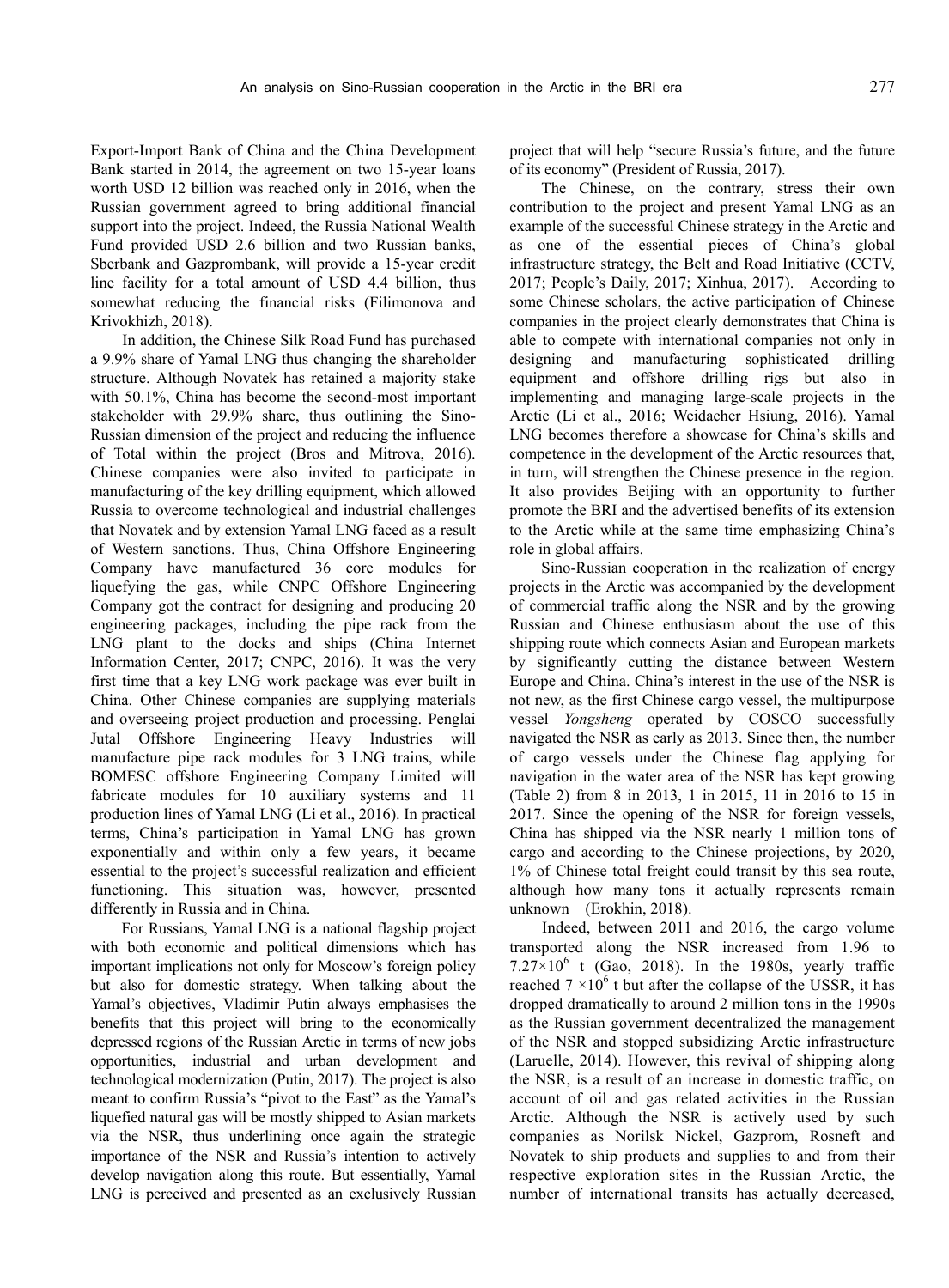from 41 in 2011 to 19 in 2016 and most of these voyages have been experimental trials meant to assess the potential and challenges of the new shipping corridor (Sørensen and Klimenko, 2017). These figures are from the Center for High North Logistics Information Office and are debatable because of the definition used for transit.

| Vessel's name        | TUTHISSION TOT HAVIGATION UNOUGH THE TYSIX ISSUED TO CHINESE VESSUS<br>Shipowner | Flag      | Ice class | Date of application |
|----------------------|----------------------------------------------------------------------------------|-----------|-----------|---------------------|
| Da Cai Yun           | COSCO, COSCOL Investment & Development                                           | Hong Kong | Ice 2     | May 17, 2013        |
| Yong Sheng           | COSCO, COSCOL Investment & Development                                           | Hong Kong | Arc 4     | May 17, 2013        |
| Hong Xing            | Chinese-Polish joint stock shipping company                                      | China     |           | May 20, 2013        |
| Da Cai Yun           | COSCO, COSCOL Investment & Development                                           | Hong Kong | Ice 2     | June 21, 2013       |
| Yong Sheng           | COSCO, COSCOL Investment & Development                                           | Hong Kong | Arc 4     | June 21, 2013       |
| Nordic Bothnia       | ID Wallem Ship management                                                        | Hong Kong | Arc 4     | July 23, 2013       |
| Yong Sheng           | COSCO, COSCOL Investment & Development                                           | Hong Kong | Arc 4     | August 6, 2013      |
| Nordic Bothnia       | ID Wallem Ship management                                                        | Hong Kong | Arc 4     | September 10, 2013  |
| Kang Sheng Kou       | COSCO                                                                            | China     | Ice 1     | July 31, 2015       |
| Tian Xi              | COSCO                                                                            | Hong Kong | Ice 1     | May 12, 2016        |
| Yong Sheng           | COSCO                                                                            | Hong Kong | Arc 4     | May 12, 2016        |
| Xiang He Kou         | COSCO                                                                            | Hong Kong | Ice 1     | May 23, 2016        |
| Hua Yang Long        | Guangzhou Salvage                                                                | China     | Ice 1     | June 9, 2016        |
| Xia Zhi Yuan 6       | Zhelang Share-Ever Business                                                      | China     | Ice 1     | July 4, 2016        |
| Red Zed I            | Jiahua Shipping                                                                  | Curacao   |           | July 25, 2016       |
| Hua Yang Long        | Guangzhou Salvage                                                                | China     | Ice 1     | August 1, 2016      |
| Red Zed II           | Jiahua Shipping                                                                  | Curacao   |           | August 3, 2016      |
| Xiang Yun Kou        | COSCO                                                                            | China     | Ice I     | August 5, 2016      |
| Xiang He Kou         | COSCOL Investment & Development                                                  | Hong Kong | Ice 1     | August 5, 2016      |
| Tian An Kou          | Tianjin COSCO Shipping                                                           | China     | Ice 1     | August 9, 2016      |
| Tian Jian            | COSCO Shipping Specialized Carriers                                              | China     | Ice I     | April 4, 2017       |
| Tian Xi              | COSCO Shipping Specialized Carriers                                              | Hong Kong | Ice 1     | April 5, 2017       |
| Fa Xian 6            | Sinopec Offshore Oilfield Services Company                                       | China     | Ice 1     | April 11, 2017      |
| Hua Yang Long        | Guangzhou Salvage                                                                | China     | Ice 1     | April 26, 2017      |
| Xia Zhi Yuan 6       | Zhelang Share-Ever Business                                                      | China     | Ice 1     | May 4, 2017         |
| Xiang Yun Kou        | COSCO Shipping Specialized Carriers                                              | China     | Ice 1     | May 4, 2017         |
| Xue Long             | Polar Research Institute of China                                                | China     | Arc 5     | June 1, 2017        |
| Hai Yang Shi You 720 | China Oilfield Service Limited                                                   | China     | Ice 1     | June 6, 2017        |
| Tian Fu              | COSCO Shipping Specialized Carriers                                              | Hong Kong | Ice 1     | June 27, 2017       |
| Hai Yang Shi You 278 | China Offshore Oil Engineering                                                   | China     | Ice 1     | June 28, 2017       |
| Nan Hai Ba Hao       | China Oilfield Service Limited                                                   | China     | Ice 1     | June 28. 2017       |
| Lian Hua Song        | COSCO Shipping Specialized Carriers                                              | Hong Kong | Ice 1     | July 6, 2017        |
| Da An                | COSCO Shipping Specialized Carriers                                              | Hong Kong | Ice 1     | July 18, 2017       |
| Tian Le              | COSCO Shipping Specialized Carriers                                              | China     | Ice 1     | August 4, 2017      |
| Xing Fu Song         | COSCO Shipping Specialized Carriers                                              | China     | Ice 1     | August 30, 2017     |
| Vladimir Rusanov     | DY Maritime limited                                                              | Hong Kong | Arc 7     | January 12, 2018    |
| Vladimir Rusanov     | DY Maritime limited                                                              | Hong Kong | Arc 7     | January 26, 2018    |

**Table 2** Permission for navigation through the NSR issued to Chinese vessels

Source: Northern Sea Route Administration, 2018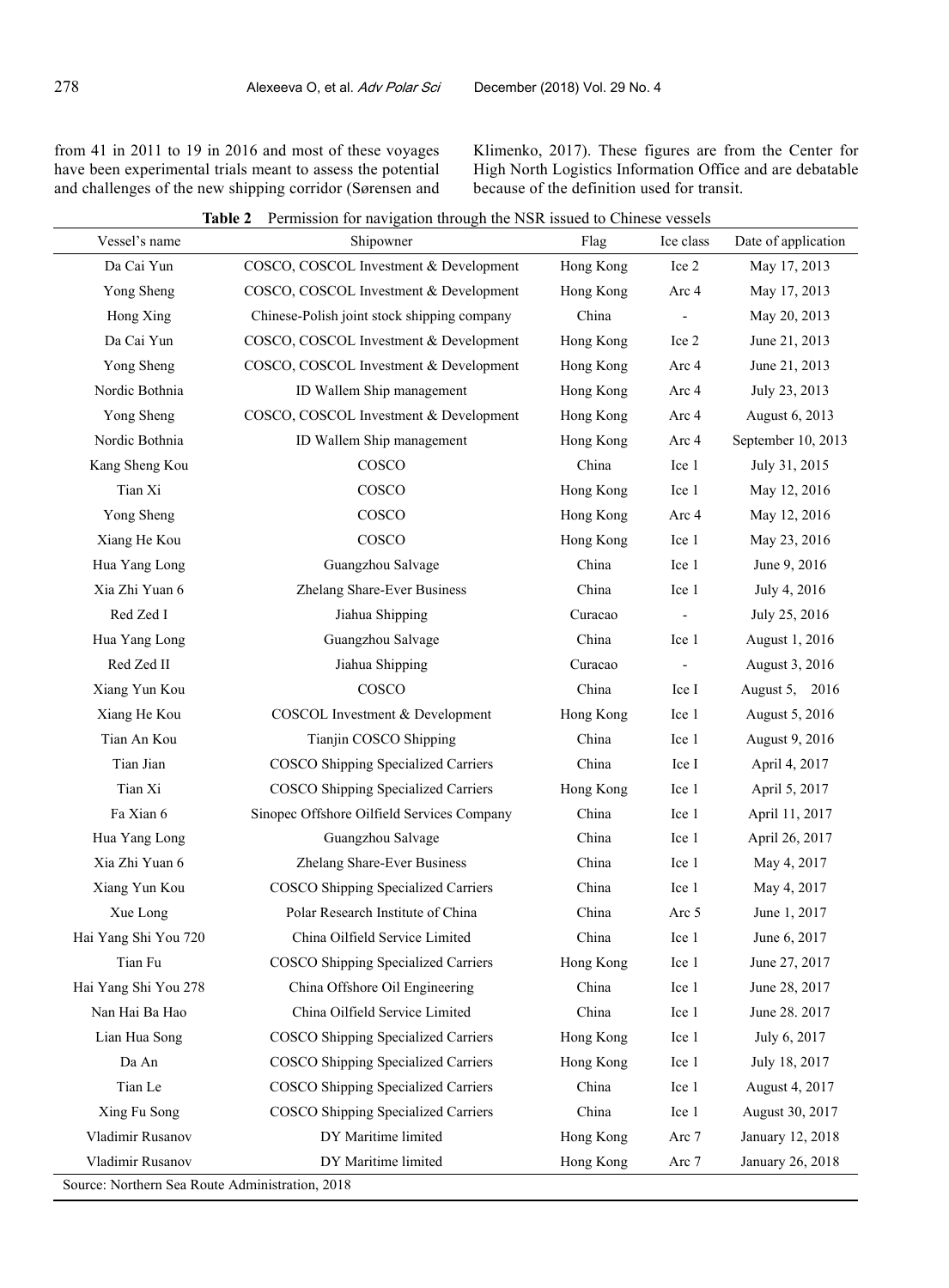Despite the optimistic expectations expressed by both Russian and Chinese officials, the effective use of the NSR is linked to the modernization of the infrastructure along the Russian Arctic coastline, including the construction of deep-water ports connected to major gas and oil fields in the region and national transportation hubs by a network of roads and railways, building of ice-class vessels and ice-breakers and the creation of the operational rescue and communication systems. Aware of these challenges, Vladimir Putin and Xi Jinping have identified the joint development of the NSR infrastructure as a key area of Sino-Russian cooperation and discussed several possibilities for China's participation in major infrastructure projects in the Russian Arctic, such as the construction of the Belkomur railway and of the deep-water harbor in Arkhangelsk (Sørensen and Klimenko, 2017). In this context, the embedding of the NSR into the BRI seems to be a logical and somewhat inevitable extension of the development of the Sino-Russian cooperation in the Arctic. However, the scale of China's involvement in the use and development of the NSR is one again seen differently in Moscow and Beijing.

From Moscow's point of view, the NSR is a historically existing national transport route which lies between the Kara Strait and Providence Bay in the Bering Sea with a total length of 5600 km and regularly used for commercial navigation by Russia since the 1930s (Heininen et al., 2014). Although the NSR passes through internal, territorial and adjacent waters, Russian exclusive economic zone and the open sea, Moscow considers it to be under its exclusive jurisdiction and regulates the conditions of the transit and insurance requirements. Russia collects fees for the right to transit and for the access to weather and ice reports, and demands that foreign vessels use Russian ice-breakers for escort and contract Russian pilots to pass through the straits (Laruelle, 2014). These fees are only collected if the vessel is escorted by an icebreaker which is not always the case. These requirements are disputed by a number of international and domestic actors, because the acceptance of these binding rules not only formally confirms Russia's sovereignty over the NSR but also significantly increases the transit costs. For example, in 2017, the diesel-electric ship *Vasiliy Golovnin* delivering freight from Archangelsk to Sabetta, had to wait for 8 days for an ice-breaker escort, which has increased the operational costs of the transit by 30% (Severny, 2018).

For Moscow, the NSR has a great domestic importance, from both commercial and political point of view, so connecting the BRI with shipping routes in the Russian Arctic is seen only as one of the ways to support the development of commercial traffic along the NSR. In this perspective, China could be an investor financing the rehabilitation, modernization and construction of new infrastructure, and also a major user of the NSR, entitled to economic profits, but not an effective partner with Russia, sharing rights and responsibilities over the administration

and control of the transportation network and facilities along the Russian Arctic coast.

The Chinese media and scholars present the inclusion of the NSR into the BRI as an important part of the Chinese strategy of diversifying China's maritime trade routes and underlines not only the competitive advantages of the NSR (reduction of sailing time and transportation costs) but also its major weaknesses, that they believe are too challenging for Russia to face alone (Filimonova and Krivokhizh, 2018; Li et al., 2016; Lu, 2016). The Chinese participation in the development of commercial traffic along the NSR is thus presented as the only way for Russia to revive the NSR and to overcome the related technological and economic difficulties. Implementation of the BRI in the Arctic will enhance this trend. Chinese official discourse also reflects this vision with the introduction of a new term to define the NSR—"Silk Road on Ice" or "Polar Silk Road". Although the concept became part of the official Chinese vocabulary in 2017, it can be traced back to a sentence in a joint Sino-Russian statement at the 2015 regular meeting of Chinese and Russian heads of government, calling for cooperation in Arctic navigation (Ministry of Foreign Affairs of the PRC, 2017). Despite the attempt to present the "Polar Silk Road" as a joint, or even Russian, idea, in Russian media and political discourse, this term is only used to refer to the Chinese concept and does not replace the Russian phrase "Северный морской путь" (NSR). This new Chinese terminology has fueled already existing concerns about China's greater involvement in the development of shipping routes and energy projects in the Arctic.

Although Russia is seemingly open to accept the extension of the BRI further north, Moscow is not entirely comfortable allowing China, nor any other country, to gain some means of control over the economic development of the Russian Arctic. Thus, in December 2017, Vladimir Putin signed a law stipulating that only vessels under the Russian state flag can transport hydrocarbons and coal extracted in Russian territory and loaded on vessels along the NSR, provide ice-breaker assistance and carry out sanitary, rescue and environmental activities in the waters of the NSR (Fedoseev, 2017). What will be the real impact of this protectionist measure on the development of the international commercial traffic along the NSR remains to be seen, but it has already sent a clear signal that Russia won't share control over the NSR with any country, including China, despite its formal inclusion into the BRI.

### **5 Conclusion**

The Ukrainian/Crimean crisis and Western sanctions, which took away Russian access to key financial markets and technological know-how, have brought Russia closer to China and seem to elevate their strategic and economic partnership to a higher level. The Russian "pivot to the East" has resulted in the signing of a number of important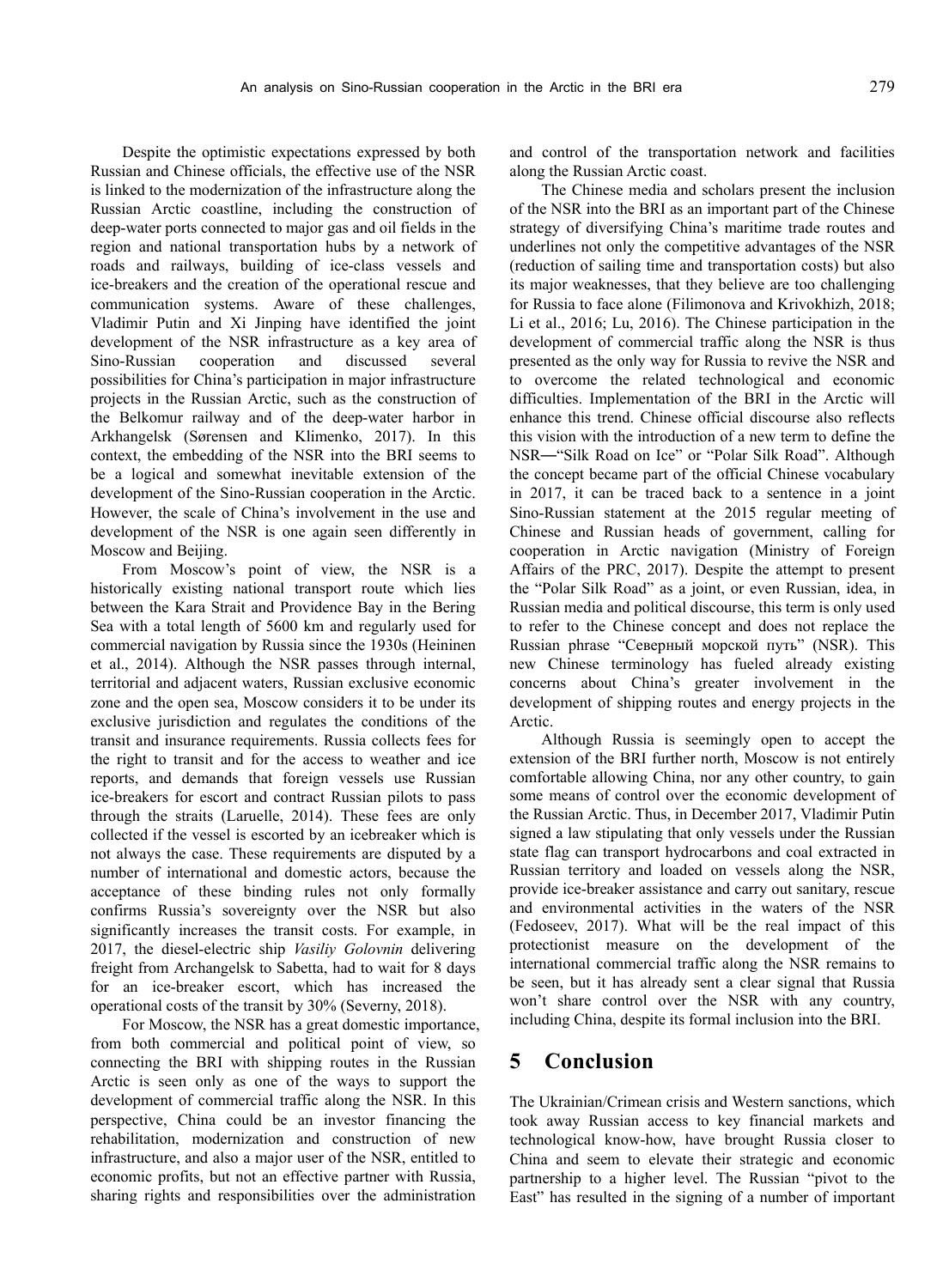agreements related to the joint economic development of the various resources of the Russian Arctic. This rapprochement has been recently confirmed by Beijing's decision to expand the spatial scope of the BRI to the Russian Arctic and thus further promote Sino-Russian economic cooperation in the region. Thus, this paper has tackled the issue of how Russia and China can cooperate in the Arctic so as to foster their respective interests.

However, despite the apparent deepening of the bilateral relations, concrete results of these ambitious plans are limited. Some joint projects were dropped, as China and Russia could not agree on the conditions of the deal, others are progressing very slowly and have an uncertain future. Mutual strategic mistrust and different understanding of the mechanics and final goals of the Sino-Russian partnership in Beijing and Moscow seem to undermine the scale and the rhythms of their cooperation in the Russian Arctic. Yamal LNG is the only successful Sino-Russian joint venture in the Arctic where both sides seem to find their own interests, although Moscow and Beijing interpret differently their respective contribution to the implementation of the project.

The connection of the Arctic to the BRI might provide a new momentum for Sino-Russian cooperation in the Arctic by stimulating Chinese companies to participate more actively in the energy and infrastructure projects on the Russian territory. The realization of projects under the BRI umbrella will improve their opportunities for financial support from the Silk Road Fund and other official Chinese institutions thus reducing their exposure to various risks associated with many Russian projects in the Arctic. Greater involvement with the BRI might also motivate Russia to formulate a more coherent and pragmatic vision of its partnership with China and thus increase the scale of Chinese involvement in the development of the Russian Arctic. For now, the Sino-Russian relationship remains a marriage of convenience where both sides try to balance their vulnerabilities at the expense of the other. Closer cooperation within the BRI might change the situation and lead to a renegotiation of terms of Sino-Russian cooperation in the Arctic, even though the prospects for a mutually beneficial relationship remains tributary to a number of international and domestic factors.

#### **References**

- Alexeeva O, Lasserre F. 2012. The snow dragon: China's strategies in the Arctic. China Perspectives, 3: 61-68.
- Brady A M. 2017. China as a polar great power. Cambridge: Cambridge University Press, 1-267.
- Bros A, Mitrova T. 2016. Yamal LNG: an economic project under political pressure. Note de la Fondation pour la Recherche stratégique, 17. https://www.frstrategie.org/publications/notes/yamal-lng-an-economic -project-under-political-pressure-17-2016.
- CCTV. 2017. China, Russia agree to further expand investment, energy cooperation [2017-04-14]. http://english.cctv.com/2017/04/14/ARTIS Ai 9gT7 DTS5zWfTidXaS170414.shtml.
- China Internet Information Center. 2017. Core modules of Yamal LNG made in Qingdao. China.org.cn [2017-09-07]. https://www.org china..cn/travel/qingdao/2017-09/07/content\_41546381.htm.
- CNPC. 2016. Offshore Engineering Company completed the first engineering package of Yamal LNG project. http://nxsh.com.cn/en/ nr2016/201602/d64e11d3ccb142d6b203477781c6b5f2.shtml.
- Devyatkin P. 2018. Russia's Arctic strategy: Aimed at conflict or cooperation? The Arctic Institute, Center for Circumpolar Security Studies. https://www.thearcticinstitute.org/russias-arctic-strategy-aimedconflict-cooperation-part-one/.
- Diao X, Liu C. 2009. The complementarity of the development of the Russian Far East and of the rejuvenation of the Chinese North-East. Siberian Studies, 36:17-23.
- Erokhin V. 2018. Severny morskoi put' kak infrastrukturnaia osnova rossisko-kitaiskogo Arkticheskogo sinego ekonomicheskogo koridora (Northern Sea Route as infrastructure framework of the Russia-China Arctic blue economic corridor). Marketing i Logistika (Marketing and Logistics), 1: 12-29.
- Fedoseev L. 2017. Putin vvel iskluchitel'noe pravo rossiskikh sudov na perevozku nefti po Sevmorputi (Putin Introduced the exclusive right for Russian vessels to carry oil over the NSR). TASS, Russian News Agency. http://tass.ru/ekonomika/4853049.
- Filimonova N, Krivokhizh S. 2018. China's stakes in the Russian Arctic. The Diplomat. https://thediplomat.com/2018/01/chinas-stakes-in-therussian-arctic/.
- Gabuev А. 2015. Povorot v nikuda: itogi asiatskoi politiki Rossii v 2015 gody (A pivot to nowhere: the realities of Russia's Asia policy). Carnegie Moscow Center. http://carnegie.ru/commentary/2015/12/29/ ru-62369/ioe2.
- Gabuev A. 2016. Crouching bear, hiden dragon: 'One Belt One Road' and Chinese-Russian jostling for power in Central Asia. The Journal of Contemporary China Studies, 5(2): 61-77.
- Gao T. 2018. Rossisko-kitaiskoe sotrudnichestvo po sozdaniu arkticheskogo sinego koridora: problemy i perspektivy (Russian-Chinese Collaboration to Establish the Arctic Blue Economic Corridor: Challenges and Prospects). Obshestvo: politika, ekonomika pravo (Society: politics, economic, law), 3. http://dom-hors.ru/rus/files/arhiv\_ zhurnala/pep/2018/3/economics/gao.pdf.
- Global Times. 2018. Why Western media rush to badmouth BRI. Global Times [2018-07-04], www.globaltimes.cn/content/1109468.shtml.
- Haenle P. 2018. More than a Belt, more than a Road. Carnegie-Tsinghua Center for Global Policy [2018-04-30], https://carnegietsinghua.org/ 2018/04/30/more-than-belt-more-than-road-pub-76268.
- Hedlund S. 2014. Putin's energy agenda. the contradictions of Russia's resource wealth. Boulder: Lynne Rienner.
- Heininen L, Sergunin A, Yarovoy G. 2014. Russian strategies in the Arctic: avoiding a new Cold War. Valdai Discussion Club, Grantees Report. https://www.uarctic.org/media/857300/arctic\_eng.pdf.
- Huang L, Lasserre F, Alexeeva O. 2015. Is China's interest for the Arctic driven by Arctic shipping potential? Asian Geographer, 32(1): 59-71.
- Huang L, Lasserre F, Mottet É. 2018. Nouvelles liaisons ferroviaires transasiatiques : une entreprise stratégique? Politique étrangère, 2018,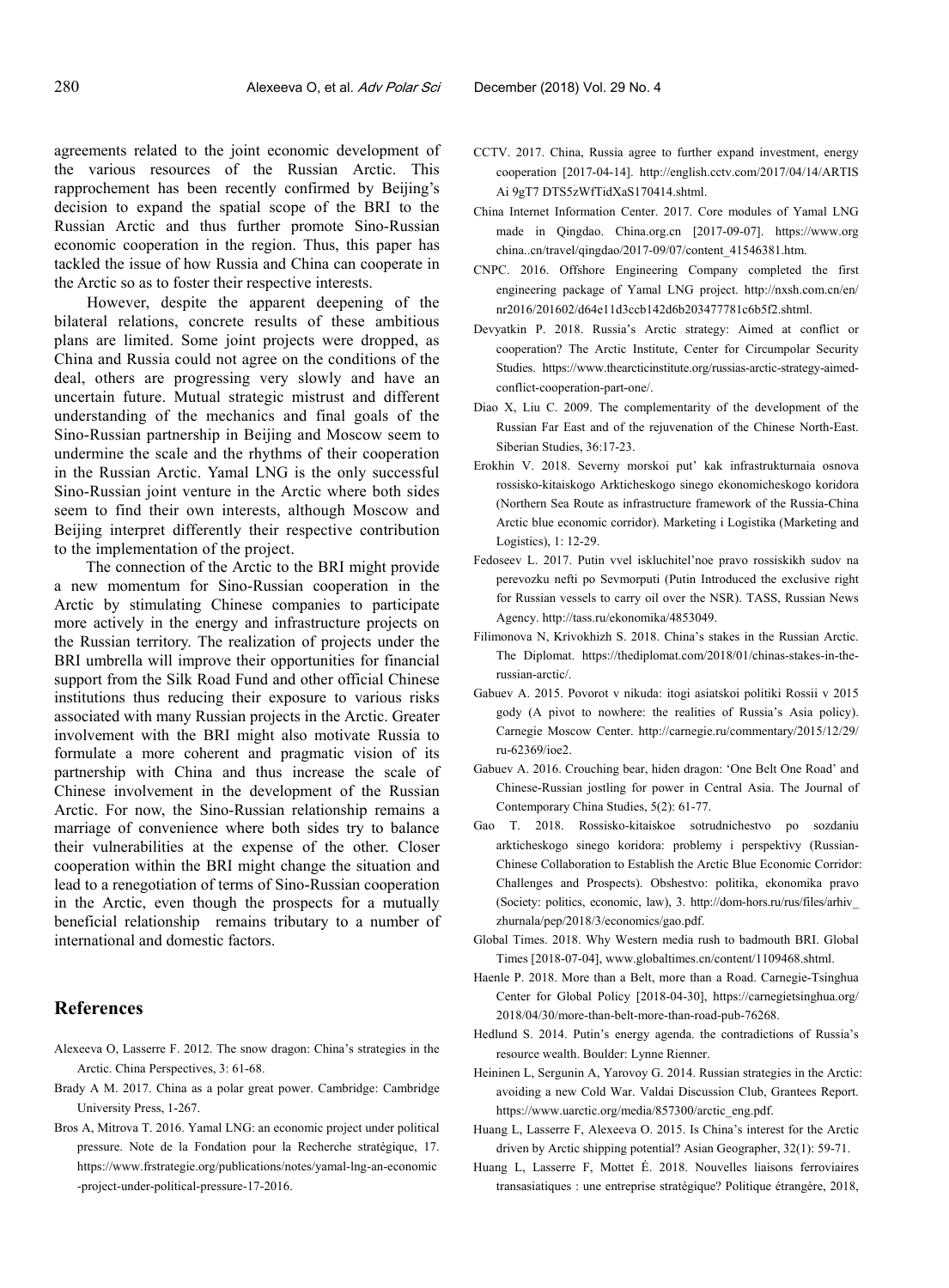1: 119-131.

- Kharlamp′eva N. 2014. Evolutsia poniatia "Arktika" (The evolution of the concept of "Arctic"). Nauka i obrazovanie (Science and Education), 3: 5-8.
- Konyshev V, Sergunin А. 2012. Osvoenie prirodnikh resursov Arktiki: puti sotrudnichestva Rossii s Kitaem v interesakh budushego (Mastering Arctic national resources: ways for a Russia-China cooperation in the interest of the future). Nacional'nye interesy: prioritety i bezopasnost' (National Interests Priorities and Safety), 39: 2-9.
- Konyshev V, Sergunin A. 2014. Russian military strategies in the High North//Heininen L. Security and sovereignty in the North Atlantic. London: Palgrave Macmillan, 80-99.
- Labiuk A. 2016. Politika KNR v Arkticheskom regione: gosudarstvennye i kommercheskie proekty (The policy of the PRC in the Arctic region: government and commercial projects). Rossya i ATR (Russia and the Pacific), 91: 96-106.
- Lanteigne M. 2015. One of three roads: The role of the Northern Sea Route in evolving Sino-Russian strategic relations. Policy Brief, Norwegian Institute of International Affairs, 2:1-4.
- Laruelle M. 2014. Russia's Arctic strategies and the future of the Far North. Armonk, NY: M.E. Sharpe.
- Lasserre F, Huang L, Alexeeva O. 2017. China's strategy in the Arctic: threatening or opportunistic? Polar Record, 53(1): 31-42.
- Lasserre F, Le Roy J, Garon R. 2012. Is there an arms race in the Arctic? Journal of Military and Strategic Studies, 14: 1-56.
- Lasserre F, Gonon E, Mottet E. 2016. Manuel de géopolitique. Enjeux de pouvoir sur des territoires, 2nd ed. Paris: Armand Colin.
- Lee R, Lukin A. 2016. Russia's Far East: new dynamics in Asia Pacific and beyond. Boulder: Lynne Rienner.
- Li Z. 2016. Pan-Northeastern Asia in the perspective of the Greater Arctic. China Ship Survey, 8: 26-28.
- Li Y, Kong L, Liu J. 2016. Yamal LNG project and Made-in-China equipment going globally. China Oil & Gas, 3:13-17.
- Li Z, Wang W, Liu C. 2016. The Study of the Strategic Concept of Arctic Silk Road and its Creation. Modern Industrial Economy, 2: 113-124.
- Lu H. 2016. Analysis on the value and significance of Arctic Sea Routes in the context of the 'One Belt One Road' strategy. Engineering Sciences, 18: 111-118.
- Lukin A. 2018. Russia, China, and the emerging Greater Eurasia//Rozman G, Radchenko S. International relations and Asia's Northern Tier. Singapore: Palgrave, 75-91.
- Marangé C. 2015. Le rapprochement de la Russie avec la Chine: le triomphe de la stratégie sur la tactique? Note de recherche stratégique, 19: 1-8.
- Marinin V. 2018. Kitaïskiï rastchet : kak dorogyou tcherez Rossiyou v Evropyou priznali youbitotchnoï (Chinese calculations: How the road through Russia to Europe was declared not profitable enough) [2018-06-20], RBK, https://www.rbc.ru/business/20/06/2018/ 5b28c3059a794751862a94fb.
- Ministry of Foreign Affairs of the PRC. 2017. Interview with Chinese Ambassador in Russia, Li Hui: The construction of the BRI welcomes new opportunities [2017-11-14]. http://www.fmprc.gov.cn/ web/dszlsjt\_673036/t1510488.shtml.
- Morozov Y. 2016. Kitai v Arktike: tseli i riski dlia rossisko-kitaiskikh otnoshenii (China in the Arctic: objectives and tisks for Russia-China

relations). Problemy Dal'nego Vostoka (Far Eastern Affairs), 5: 21-32.

- Negreeva V, Abarkina D. 2016. Yamal SPG: novye riski i vozmognosti Rossiskogo TEK v Arktike (Yamal LNG: new risks and opprotunities of Russian energy sector in the Arctic). Nauchnyi zurnal NIU ITMO (Scientific journal NRU ITMO), 4: 88-94.
- Nikolaev N. 2017. Indiskii interes k Arktike v kontekste arkticheskiy politiki Kitaia (Indian interest in the Arctic in the context of China's Arctic policy). Problemy postsovetskogo prostranstva (Post-Soviet Issues), 4: 321-335.
- Northern Sea Route Administration. 2018. Permissions for navigation in the water area of the Northern sea route. http://www.nsra.ru/en/ rassmotrenie\_zayavleniy/razresheniya.html.
- Overland I, Kubayeva G. 2017. Did China bankroll Russia's annexation of Crimea? The role of Sino-Russian energy relations//Blakkisrud H, Rowe E W. Russia's turn to the East: Domestic Policymaking and Regional Cooperation. Springer, 95-118.
- People's Daily. 2017. China, Russia jointly launch Yamal LNG project in the Arctic [2017-12-11]. http://en.people.cn/n3/2017/1211/c90000- 9302698.html.
- Putin V (President of Russia). 2017. Ceremony of first tanker loading under the Yamal LNG project [2017-12-08]. http://en.kremlin.ru/ events/president/news/56338.
- Rosen M, Thuringer C. 2017. Unconstrained Foreign Direct Investment: An Emerging Challenge to Arctic Security. CNA's Occasional Paper, https://www.cna.org/cna\_files/pdf/COP-2017-U-015944-1Rev.pdf.
- Røseth T. 2014. Russia's China Policy in the Arctic. Strategic Analysis, 38: 841-859.
- Security Council of the Russian Federation. 2009. Osnovy gosudarstvennoi politiki Rossiiskoi Federatcii v Arktike na period do 2020 goda i dal'neshuiu perspektivu (Principles of the Russian Federation's state policy in the Arctic in the period to 2020 and in the longer perspective). http://government.ru/info/18359/.
- Severny M P. Tol'ko dlia Rossii (The NSR is only for Russia). 2018. Voennoe obozrenie (Military overview) [2018-02-27]. https://topwar.ru/ 136687-severnyy-morskoy-put-tolko-dlya-rossii.html.
- Sørensen C, Klimenko E. 2017. Emerging Chinese-Russian cooperation in the Arctic: possibilities and constraints. SIPRI Policy Paper, 46: 1-43. https://www.sipri.org/sites/default/files/2017-06/emerging-chinese-rus sian-cooperation-arctic.pdf
- Song K, Wang C. 2014. Analysis of Sino-Russia Arctic cooperation in the perspective of national interests. Northeast Asia Forum, 6: 26-34.
- State Council Information Office of the PRC. 2018. China's Arctic strategy [2018-01-26]. http://www.scio.gov.cn/zfbps/32832/Document/1618203/ 1618203.htm.
- Staalesen A. 2017a. Chinese company COSCO confirms interest in trans-Arctic shipping to Arkhangelsk [2017-09-26]. The Independent Barents Observer. https://thebarentsobserver.com/en/arctic/2017/09/ chinese-company-cosco-confirms-interest-trans-arctic-shipping-arkha ngelsk.
- Staalesen A. 2017b. Gazprom hints comeback for Shtokman project [2017-10-05]. The Barents Observer. https://thebarentsobserver.com/ en/industry-and-energy/2017/10/gazprom-hints-comeback-shtokmanproject.
- Ufimtsev T. 2017. Kitaiskaia strategia Rosnefti (Chinese strategy of Rosneft) [2017-01-19]. Ria Novosti. https://ria.ru/analytics/20170119/ 1486069387.html.